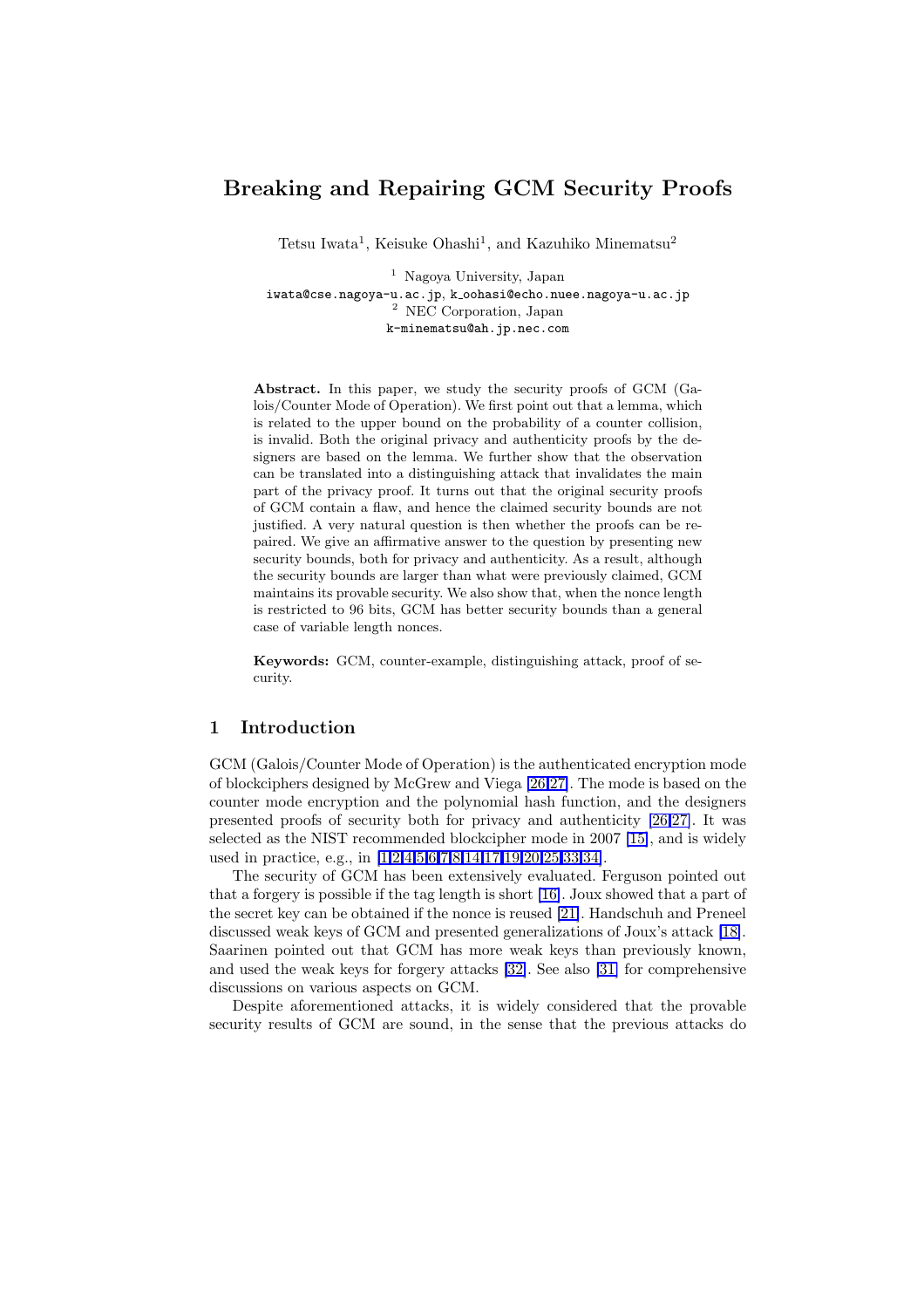not contradict the claimed security bounds by the designers, and that no flaw in the proofs has been identified. Some of these attacks show the tightness of the security bounds, and others are outside the security model (e.g., nonce reuse). Therefore, there is no attack that undermines the security bounds or their proofs.

GCM uses the counter mode encryption, and the initial counter value is derived from a nonce, where there are two different ways to generate the initial counter value depending on the length of the nonce. When the nonce length is 96 bits, the initial counter value is the nonce padded with a constant. When the nonce length is not 96 bits, the polynomial hash function is applied to the nonce to obtain the initial counter value. In order to prove the security of GCM, one has to show that the probability of a counter collision is small. McGrew and Viega presented a lemma showing the upper bound on the probability in [27], which is the basis for both the privacy and authenticity proofs.

In this paper, we first point out that the claimed lemma cannot be valid; the probability of a counter collision is larger than claimed. We show concrete counter-examples of two distinct nonces that invalidate the lemma. It turns [ou](#page-16-0)t that the original security proofs (both for privacy and authenticity) of GCM contain a flaw, and hence the claimed security bounds are not justified.

We next translate the above observation into a distinguishing attack. The attack is simple and efficient. However, from the practical perspective, the success probability of the attack is insignificantly small, and it does not contradict the security bounds by the designers. On the other hand, the success probability is large enough to invalidate the main part of the privacy proof. In more detail, there are three terms in the privacy bound of GCM. The first one comes from the difference between a random permutation and a random function, the second one is the main part of the privacy proof that bounds the distinguishing probability of ciphertexts of GCM based on a random function from random strings (of the same lengths as the ciphertexts), and the last one bounds the forgery probability. The success probability of our distinguishing attack is larger than the second term, invalidating the main part of the privacy proof. Consequently, the security of GCM is not supported by the proofs.

Then a very natural question is whether the proofs can be repaired, or more generally, whether the security of GCM can ever be proved. In order to answer the question, we first introduce a combinatorial problem of quantifying a cardinality of a certain set of bit strings. The problem belongs to one of the problems of counting the number of output differences with non-zero probability of Sfunctions [29], which presents tools to analyze ARX systems (e.g., see [23]). One possible approach to solve the problem is to follow [29] (or [22]). In this paper, we take another approach and present a solution to the problem by giving a recursive formula that quantifies the cardinality. Basing on the solution, we present new security b[oun](#page-17-0)ds on GCM, both for privacy and authenticity.

As a result, although the security bounds ar[e la](#page-17-0)rger [th](#page-16-0)an what were previously claimed, we show that GCM maintains its provable security. We also present provable security results of GCM when the nonce length is restricted to 96 bits, in which case GCM has better security bounds than a general case.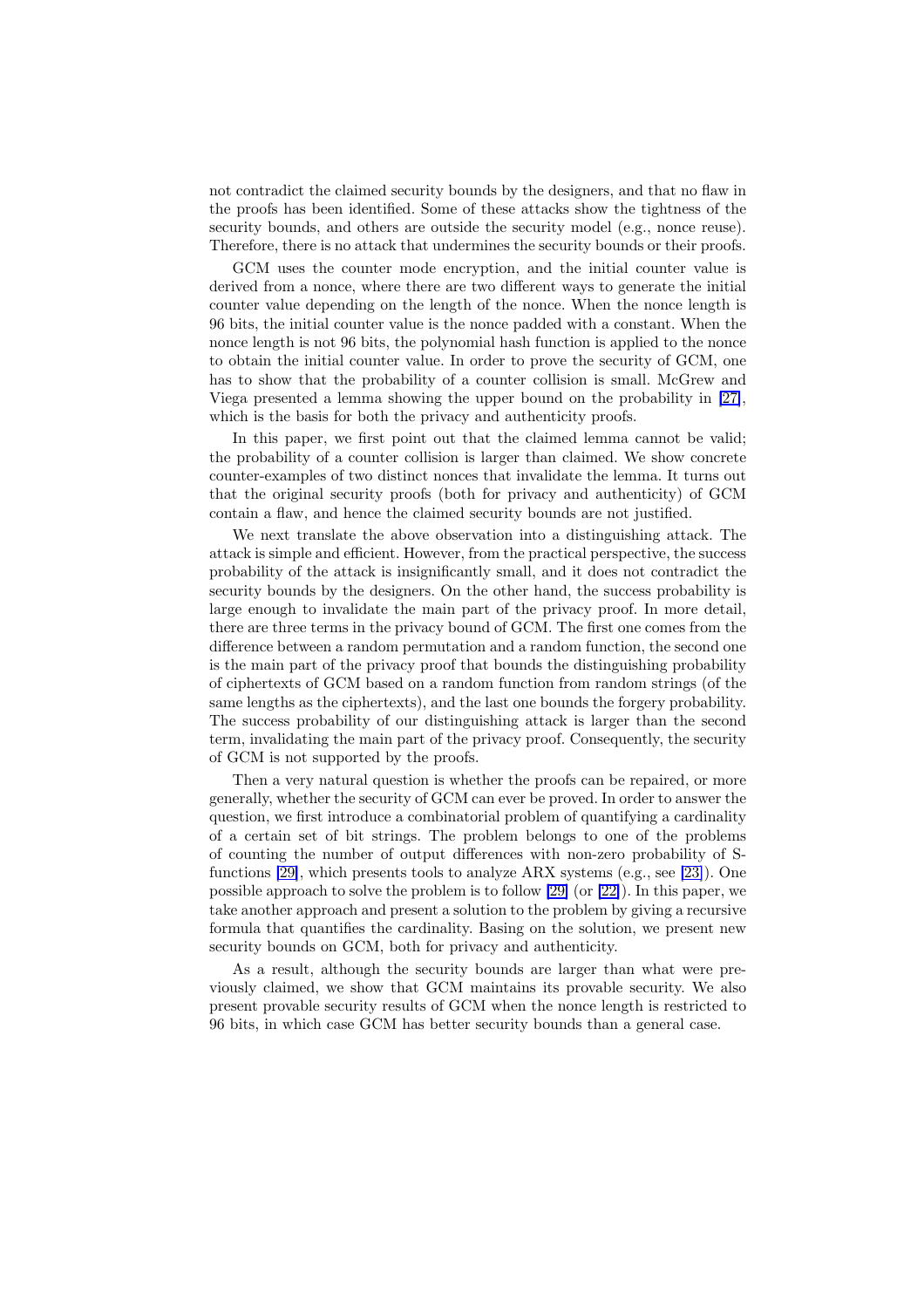## **2 Preliminaries**

Let  $\{0,1\}^*$  be the set of all bit strings, and for an integer  $\ell \geq 0$ , let  $\{0,1\}^{\ell}$  be a set of  $\ell$ -bit strings. For a bit string  $X \in \{0,1\}^*, |X|$  is its length in bits, and  $|X|_{\ell} = |X|/\ell$  is the length in  $\ell$ -bit blocks. The empty string is denoted as  $\varepsilon$ . Let  $0^{\ell}$  and  $1^{\ell}$  denote the bit strings of  $\ell$  zeros and ones, respectively. We use the prefix 0x for the hexadecimal notation, e.g., 0x63 is  $01100011 \in \{0, 1\}^8$ . We also write  $(0x0)^{\ell}$  to mean  $0^{4\ell}$ . For a bit string *X* and an integer  $\ell$  such that  $|X| \geq \ell$ ,  $\text{msb}_{\ell}(X)$  is the most significant  $\ell$  bits (the leftmost  $\ell$  bits) of X, and  $\text{lsb}_{\ell}(X)$  is the least significant  $\ell$  bits (the rightmost  $\ell$  bits) of *X*. For  $X, Y \in \{0, 1\}^*$ , we write  $X \parallel Y$ ,  $(X, Y)$ , or simply *XY* to denote their concatenation. For a bit string *X* whose length in bits is a multiple of *ℓ*, we write its partition into *ℓ*-bit strings as  $(X[1], \ldots, X[x]) \stackrel{\ell}{\leftarrow} X$ , where  $X[1], \ldots, X[x] \in \{0,1\}^{\ell}$  are unique bit strings such that  $X[1] \parallel ... \parallel X[x] = X$ . For non-negative integers *a* and  $\ell$  with  $a \leq 2^{\ell} - 1$ , let str<sub>ℓ</sub>(*a*) be its  $\ell$ -bit binary representation, i.e., if  $a = a_{\ell-1}2^{\ell-1} + \cdots + a_12 + a_0$  for  $a_{\ell-1}, \ldots, a_1, a_0 \in \{0, 1\}$ , then  $\text{str}_{\ell}(a) = a_{\ell-1} \ldots a_1 a_0 \in \{0, 1\}^{\ell}$ . For a bit string  $X = X_{\ell-1} \ldots X_1 X_0 \in \{0,1\}^{\ell}, \text{ let } \text{int}(X) \text{ be the integer } X_{\ell-1} 2^{\ell-1} + \cdots + X_1 2 + X_0.$ For a finite set  $\mathcal{X}, \#\mathcal{X}$  denotes its cardinality, and  $X \stackrel{\$}{\leftarrow} \mathcal{X}$  means the uniform sampling of an element from  $\mathcal X$  and assigning it to  $X$ .

Throughout this paper, we fix a block length *n* and a blockcipher  $E : K \times$  $\{0,1\}^n \to \{0,1\}^n$ , where *K* is a non-empty set of keys. Unless otherwise specified, we let  $n = 128$ . We write  $E_K$  for the permutation specified by  $K \in \mathcal{K}$ , and  $C = E_K(M)$  for the ciphertext of a plaintext  $M \in \{0,1\}^n$  under the key  $K \in \mathcal{K}$ . The set of *n*-bit strings,  $\{0,1\}^n$ , is also regarded as  $GF(2^n)$ , the finite field with 2<sup>n</sup> elements. An *n*-bit string  $a_{n-1} \ldots a_1 a_0$  ∈  $\{0, 1\}$ <sup>n</sup> corresponds to a formal polynomial  $a(x) = a_{n-1} + a_{n-2}x + \cdots + a_1x^{n-2} + a_0x^{n-1} \in \text{GF}(2)[x]$ . When  $n = 128$ , the irreducible polynomial used in GCM is  $p(x) = 1 + x + x^2 + x^7 + x^{128}$ .

### **3 Specification of GCM**

We follow [27,28] with some notational changes. GCM is parameterized by a blockcipher  $E : \mathcal{K} \times \{0,1\}^n \to \{0,1\}^n$  and a tag length  $\tau$ , where  $64 \leq \tau \leq n$ . We write  $GCM[E, \tau]$  for GCM that uses E and  $\tau$  as parameters. Let  $GCM-\mathcal{E}$  be the encryption algorithm and GCM-*D* be the decryption algorithm, which are defined in [Fig.](#page-16-0) [1.](#page-16-0) GCM uses the counter mode encryption and the polynomial hash function over  $GF(2^n)$  as its subroutines. They are denoted CTR and GHASH and are defined in Fig. 2. Figure 3 illustrates the overall structure of GCM-*E*.

GCM-*E* takes a key  $K \in \mathcal{K}$ , a nonce  $N \in \{0,1\}^*$ , an associated data  $A \in$  $\{0,1\}^*$ , and a p[la](#page-3-0)intext  $M \in \{0,1\}^*$  as inputs, and returns a pair of a ciphertext  $C \in \{0,1\}^*$  and a tag  $T \in \{0,1\}^{\tau}$  as an output, where  $1 \leq |N| \leq 2^{n/2} - 1$ , 0 [≤](#page-3-0) |*A*| ≤  $2^{n/2} - 1$ , 0 ≤ |*M*| ≤  $n(2^{32} - 2)$  $n(2^{32} - 2)$  $n(2^{32} - 2)$ , and |*C*| = |*M*|. We write  $(C, T)$  ← GCM- $\mathcal{E}_K^{N,A}(M)$ . GCM- $\mathcal{D}$  takes a key  $K \in \mathcal{K}$ , a nonce  $N \in \{0,1\}^*$ , an associated data  $A \in \{0,1\}^*$ , a ciphertext  $C \in \{0,1\}^*$ , and a tag  $T \in \{0,1\}^{\tau}$  as inputs, and returns either a plaintext  $M \in \{0,1\}^*$  or the symbol  $\perp$  indicating that the inputs are invalid. We write  $M \leftarrow \text{GCM-}\mathcal{D}_{K}^{N,A}(C,T)$  or  $\bot \leftarrow \text{GCM-}\mathcal{D}_{K}^{N,A}(C,T)$ .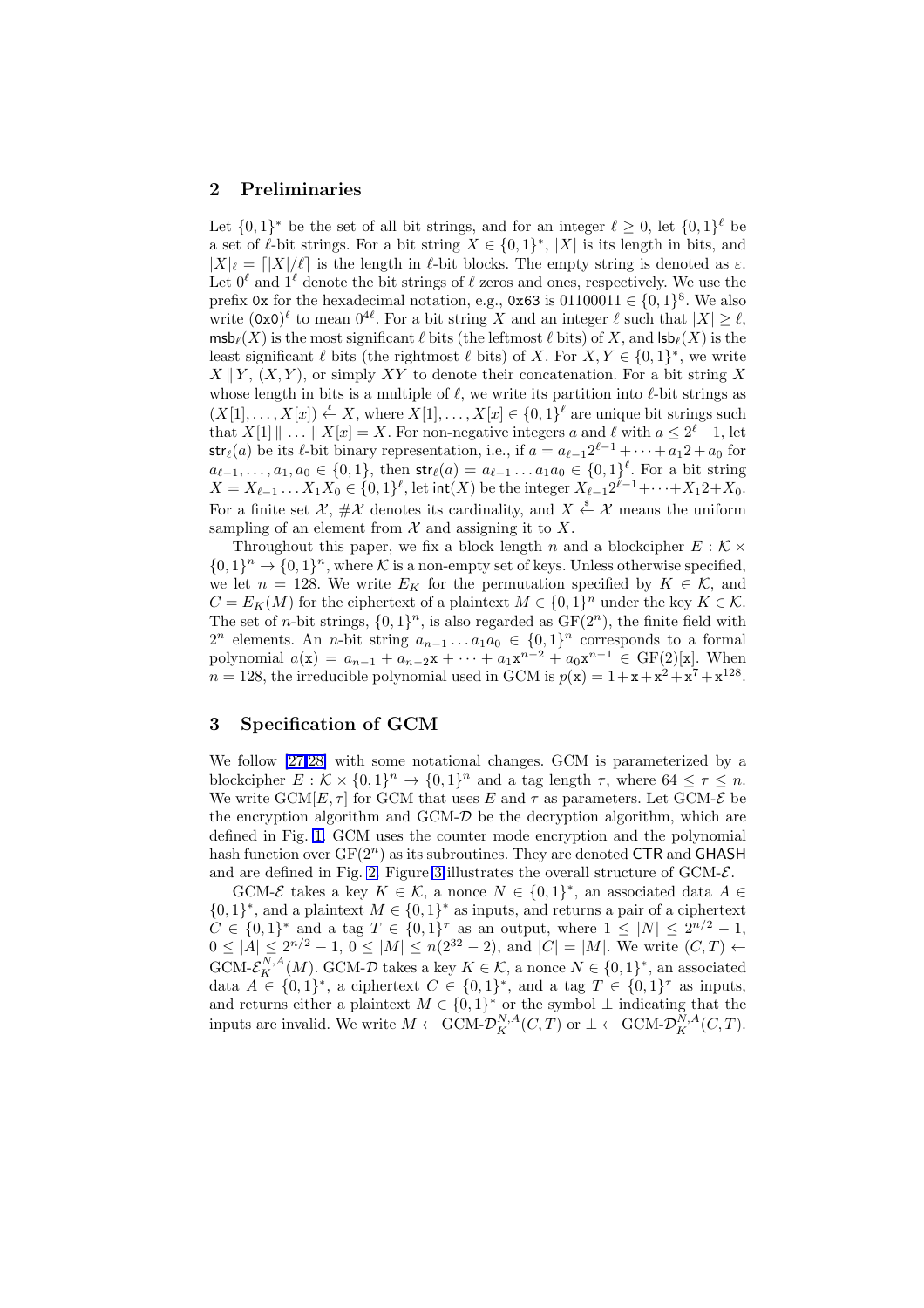<span id="page-3-0"></span>

| Algorithm GCM- $\mathcal{E}_{\kappa}^{N,A}(M)$                     | Algorithm GCM- $\mathcal{D}_{K}^{N,A}(C,T)$                     |
|--------------------------------------------------------------------|-----------------------------------------------------------------|
| 1. $L \leftarrow E_K(0^n)$                                         | 1. $L \leftarrow E_K(0^n)$                                      |
| 2. if $ N  = 96$ then $I[0] \leftarrow N \parallel 0^{31}1$        | 2. if $ N  = 96$ then $I[0] \leftarrow N \cdot 0^{31}1$         |
| 3. else $I[0] \leftarrow \text{GHASH}_L(\varepsilon, N)$           | 3. else $I[0] \leftarrow \text{GHASH}_L(\varepsilon, N)$        |
| 4. $m \leftarrow  M _n$                                            | 4. $\bar{T}^* \leftarrow E_K(I[0]) \oplus \text{GHASH}_L(A, C)$ |
| 5. $S \leftarrow \text{CTR}_K(I[0], m)$                            | 5. $T^* \leftarrow \text{msb}_\tau(\bar{T}^*)$                  |
| 6. $C \leftarrow M \oplus \mathsf{msb}_{ M }(S)$                   | 6. if $T \neq T^*$ then return $\perp$                          |
| 7. $\overline{T} \leftarrow E_K(I[0]) \oplus \text{GHASH}_L(A, C)$ | 7. $m \leftarrow  C _n$                                         |
| 8. $T \leftarrow msb_{\tau}(\overline{T})$                         | 8. $S \leftarrow \text{CTR}_K(I[0], m)$                         |
| 9. return $(C,T)$                                                  | 9. $M \leftarrow C \oplus \mathsf{msb}_{ C }(S)$                |
|                                                                    | 10. return $M$                                                  |

**Fig. 1.** The encryption and decryption algorithms of GCM

| Algorithm $CTRK(I[0], m)$                                                                                                                                                        | Algorithm $GHASH_L(A, C)$                                                                                                                                                                                                                                                                                                                                                             |
|----------------------------------------------------------------------------------------------------------------------------------------------------------------------------------|---------------------------------------------------------------------------------------------------------------------------------------------------------------------------------------------------------------------------------------------------------------------------------------------------------------------------------------------------------------------------------------|
| 1. for $i \leftarrow 1$ to m do<br>2. $I[j] \leftarrow \text{inc}(I[j-1])$<br>$S[j] \leftarrow E_K(I[j])$<br>3.<br>4. $S \leftarrow (S[1], S[2], \ldots, S[m])$<br>5. return $S$ | 1. $a \leftarrow n  A _n -  A $<br>2. $c \leftarrow n  C _n -  C $<br>3. $X \leftarrow A \parallel 0^a \parallel C \parallel 0^c \parallel \text{str}_{n/2}( A ) \parallel \text{str}_{n/2}( C )$<br>4. $(X[1], \ldots, X[x]) \stackrel{n}{\leftarrow} X$<br>5. $Y \leftarrow 0^n$<br>6. for $j \leftarrow 1$ to $x$ do<br>7. $Y \leftarrow L \cdot (Y \oplus X[j])$<br>8. return $Y$ |

**Fig. 2.** Subroutines used in the encryption and decryption algorithms

In the definition of CTR, for a bit string  $X \in \{0,1\}^n$ , inc(*X*) treats the least significant 32 bits (the rightmost 32 bits) of *X* as a non-negative integer, and increments this value modulo  $2^{32}$ , i.e.,

$$
\operatorname{\mathsf{inc}}(X)=\operatorname{\mathsf{msb}}_{n-32}(X)\,\|\operatorname{\mathsf{str}}_{32}(\operatorname{\mathsf{int}}(\operatorname{\mathsf{lsb}}_{32}(X))+1\bmod 2^{32}).
$$

For  $r \geq 0$ , we write  $\text{inc}^r(X)$  to denote the *r* times iterative applications of inc on *X*, and inc*−<sup>r</sup>* (*X*) to denote the *r* times iterative applications of the inverse function of inc on X. We use the convention that  $\text{inc}^0(X) = X$ . In the definition of GHASH, the multiplication in line 7 is over  $GF(2<sup>n</sup>)$ . We remark that, if  $|N| \neq 96$ , we have  $\mathsf{GHASH}_L(\varepsilon, N) = X[1] \cdot L^x \oplus \cdots \oplus X[x] \cdot L$ , where  $X = (X[1], \ldots, X[x]) =$  $N \parallel 0^{n|N|_n - |N|} \parallel$  str $_n(|N|)$ .

### **4 Security Definitions**

An adversary is a probabilistic algorithm that has access to one or more oracles. Let  $\mathcal{A}^{O_1,O_2,...}$  denote an adversary  $\mathcal A$  interacting with oracles  $O_1, O_2, ...,$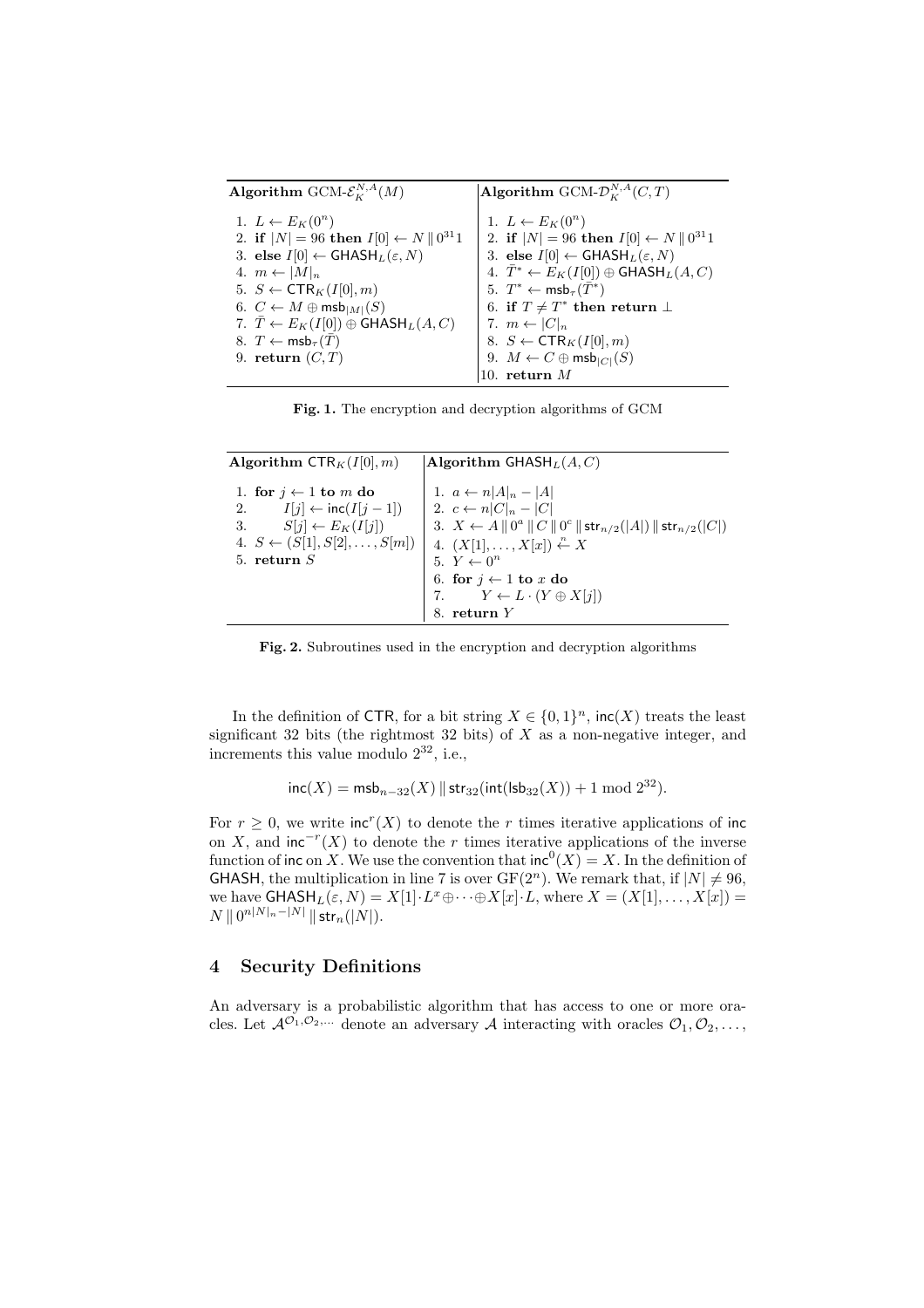<span id="page-4-0"></span>

**Fig. 3.** The encryption algorithm of GCM

and  $\mathcal{A}^{\mathcal{O}_1,\mathcal{O}_2,\ldots} \Rightarrow 1$  denote the event that *A*, after interacting with  $\mathcal{O}_1,\mathcal{O}_2,\ldots$ , outputs 1. The resources of  $A$  are measured in terms of time and query complexities. The time complexity includes the description size of *A*, and we fix a model of computation and a method of encoding. The query complexity includes the number of queries, the total length of queries, and the maximum length of queries, and a more precise definition is given in each theorem statement.

Following [10,30], we consider two security notions for GCM: privacy and authenticity. For privacy, we consider an adversary *A* that has access to a GCM encryption oracle or a random-bits oracle. The GCM encryption oracle takes  $(N, A, M)$  and returns  $(C, T) \leftarrow \text{GCM-} \mathcal{E}_K^{N,A}(M)$ . The random-bits oracle, \$, takes  $(N, A, M)$  a[nd](#page-17-0) returns  $(C, T) \stackrel{\$}{\leftarrow} \{0, 1\}^{|M| + \tau}$ . We define

$$
\mathbf{Adv}_{\mathrm{GCM}[E,\tau]}^{\mathrm{priv}}(\mathcal{A}) \stackrel{\mathrm{def}}{=} \mathrm{Pr}[K \stackrel{\hspace{0.1em}\mathsf{\scriptscriptstyle\$}}{\leftarrow} \mathcal{K} : \mathcal{A}^{\mathrm{GCM}\text{-}\mathcal{E}_{K}} \Rightarrow 1] - \mathrm{Pr}[\mathcal{A}^{\hspace{0.1em}\mathsf{\scriptscriptstyle\$}} \Rightarrow 1],
$$

where the first probability is defined over the randomness of  $A$  and the choice of *K*, and the last is over the randomness of *A* and the random-bits oracle. We assume that  $\mathcal A$  is nonce-respecting:  $\mathcal A$  does not make two queries with the same nonce.

For authenticity, we consider an adversary *A* that has access to GCM encryption and decryption oracles. The GCM decryption oracle takes (*N, A, C, T*) and returns  $M \leftarrow \text{GCM-}\mathcal{D}_{K}^{N,A}(C,T)$  or  $\perp \leftarrow \text{GCM-}\mathcal{D}_{K}^{N,A}(C,T)$ . We define

$$
\mathbf{Adv}_{\mathrm{GCM}[E,\tau]}^{\mathrm{auth}}(\mathcal{A}) \stackrel{\mathrm{def}}{=} \Pr[K \stackrel{\hspace{0.1em}\mathsf{\scriptscriptstyle\$}}{\leftarrow} \mathcal{K} : \mathcal{A}^{\mathrm{GCM}\text{-}\mathcal{E}_{K},\mathrm{GCM}\text{-}\mathcal{D}_{K}} \text{ forges}],
$$

where the probability is defined over the randomness of *A* and the choice of *K*, and the adversary forges if the GCM decryption oracle returns a bit string (other than  $\perp$ ) for a query  $(N, A, C, T)$ , but  $(C, T)$  was not previously returned to *A* from the encryption oracle for a query (*N, A, M*). As in the privacy notion,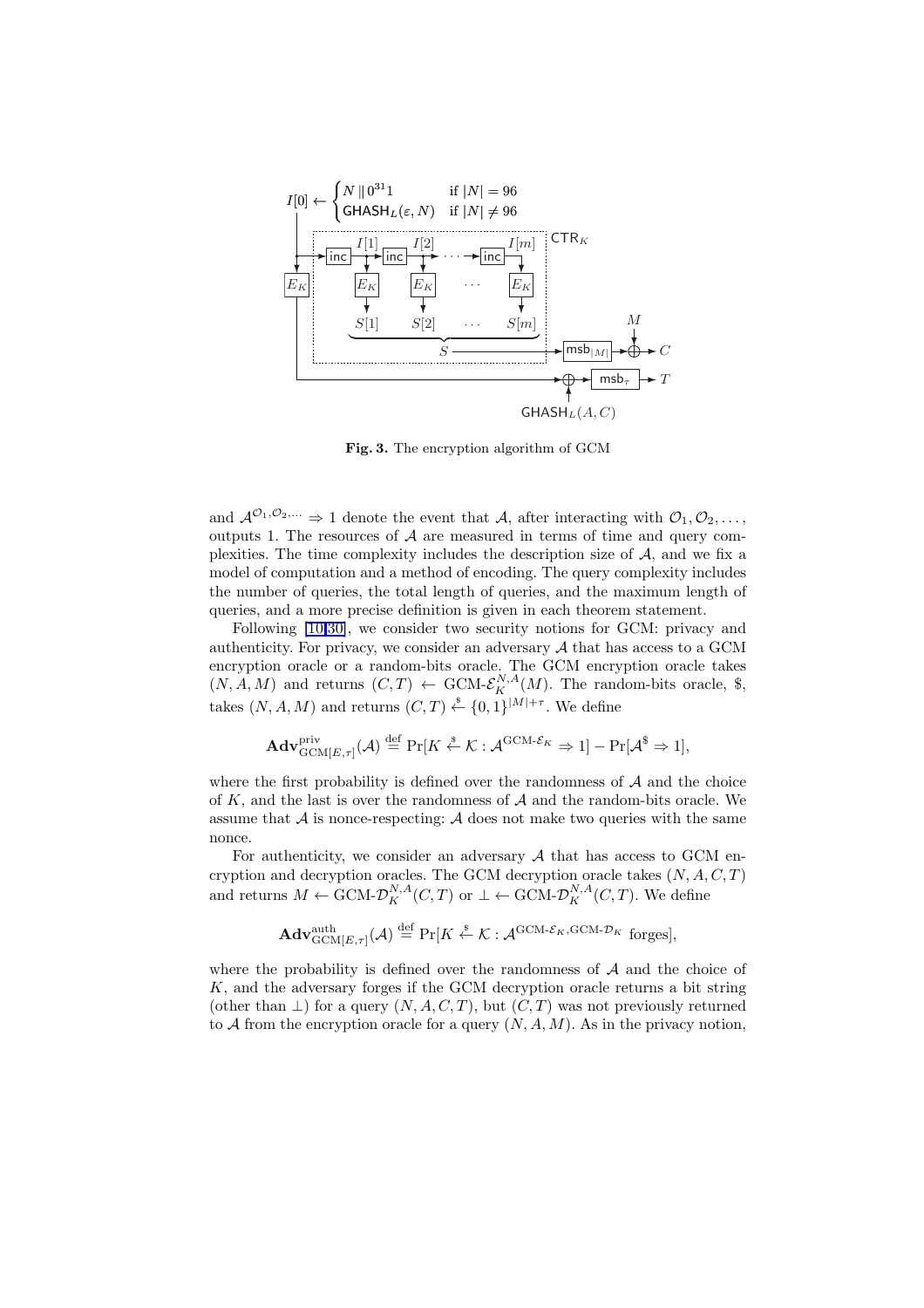<span id="page-5-0"></span>we assume that  $\mathcal A$  is nonce-respecting:  $\mathcal A$  does not make two queries to the encryption oracle with the same nonce. We remark that nonces used for the encryption queries can be used for decryption queries and vice-versa, and that the same nonce can be repeated for decryption queries. Without loss of generality, we assume that A does not make trivial queries: if the encryption oracle returns  $(C, T)$  for a query  $(N, A, M)$ , then *A* does not make a query  $(N, A, C, T)$  to the decryption oracle, and *A* does not repeat a query to the decryption oracle.

In [27], McGrew and Viega analyzed the security of GCM, and there are differences between the above security notions. In [27], for privacy, the adversary has access to both the encryption and decryption oracles, while we chose to follow a more standard notion [10,30] where the privacy adversary has access to the encryp[tion](#page-16-0) oracle only. Another difference is the assumption about the nonce reuse. In [27], the adversary is not allowed to re[use](#page-16-0) a nonce within decryption queries (but nonces used in encryption queries can be used in decryption queries and vice-versa), while ou[r ad](#page-16-0)[ver](#page-17-0)sary can reuse nonces within decryption queries.

For the blockcipher  $E : \mathcal{K} \times \{0,1\}^n \to \{0,1\}^n$ , we consider the PRP no-tion [24]. [Let](#page-16-0)  $\text{Perm}(n)$  be the set of all permutations on  $\{0,1\}^n$ . We say that *P* is a random permutation if  $P \overset{\$}{\leftarrow} \text{Perm}(n)$ . We define

$$
\mathbf{Adv}_{E}^{\text{prp}}(\mathcal{A}) \stackrel{\text{def}}{=} \Pr[K \stackrel{\$}{\leftarrow} \mathcal{K} : \mathcal{A}^{E_K} \Rightarrow 1] - \Pr[P \stackrel{\$}{\leftarrow} \text{Perm}(n) : \mathcal{A}^P \Rightarrow 1],
$$

where the probabilities are defined over the randomness of  $A$ , and the choices of *K* and *P*, respectively. We write  $GCM[Perm(n), \tau]$  for GCM that uses a random permutation  $P$  as a blockcipher  $E_K$ , and we write the corresponding encryption and decryption algorithms as  $GCM-\mathcal{E}_P$  and  $GCM-\mathcal{D}_P$ , respectively.

We also consider GCM that uses a random function as  $E_K$ , which is naturally defined as the invertibility of  $E_K$  is irrelevant in the definition of GCM. Let Rand(*n*) be the set of all functions from  $\{0,1\}^n$  to  $\{0,1\}^n$ . We say that *F* is a random function if  $F \stackrel{\$}{\leftarrow} \text{Rand}(n)$ , and write  $\text{GCM}[\text{Rand}(n), \tau]$  for GCM that uses  $F$  as  $E_K$ . We write the corresponding encryption and decryption algorithms as GCM- $\mathcal{E}_F$  and GCM- $\mathcal{D}_F$ , respectively.

### **5 Breaking GCM Security Proofs**

### **5.1 Review of [27, Lemma 3], [27, Theorem 1], and [27, Theorem 2]**

In this section, we first review a lemma in [27] that was used to derive the provable security results on GCM. Consider  $GCM[Rand(n), \tau]$ , GCM with  $E_K$ being a random fu[ncti](#page-16-0)on  $F$ , and the [priv](#page-16-0)acy notion for it. Let  $(N_1, A_1, M_1)$  and  $(N_2, A_2, M_2)$  be two encryption queries, where  $N_1 \neq N_2$  and  $|N_1|, |N_2| \neq 96$ . Let *[I](#page-16-0)*<sub>1</sub>[0] ← GHASH<sub>*L*</sub>( $\varepsilon$ ,  $N$ <sub>1</sub>), and  $I$ <sub>1</sub>[*j*] ← inc(*I*<sub>1</sub>[*j* − 1]) for  $1 \leq j \leq m$ <sub>1</sub>, where *m*<sub>1</sub> =  $|M_1|_n$ . Similarly, let *I*<sub>2</sub>[0] ← **GHASH**<sub>*L*</sub>( $\varepsilon$ ,  $N_2$ ), and *I*<sub>2</sub>[*j*] ← inc(*I*<sub>2</sub>[*j* − 1]) for  $1 \leq j \leq m_2$ , where  $m_2 = |M_2|_n$ . If we have

$$
\{I_1[0], I_1[1], \ldots, I_1[m_1]\} \cap \{I_2[0], I_2[1], \ldots, I_2[m_2]\} = \emptyset
$$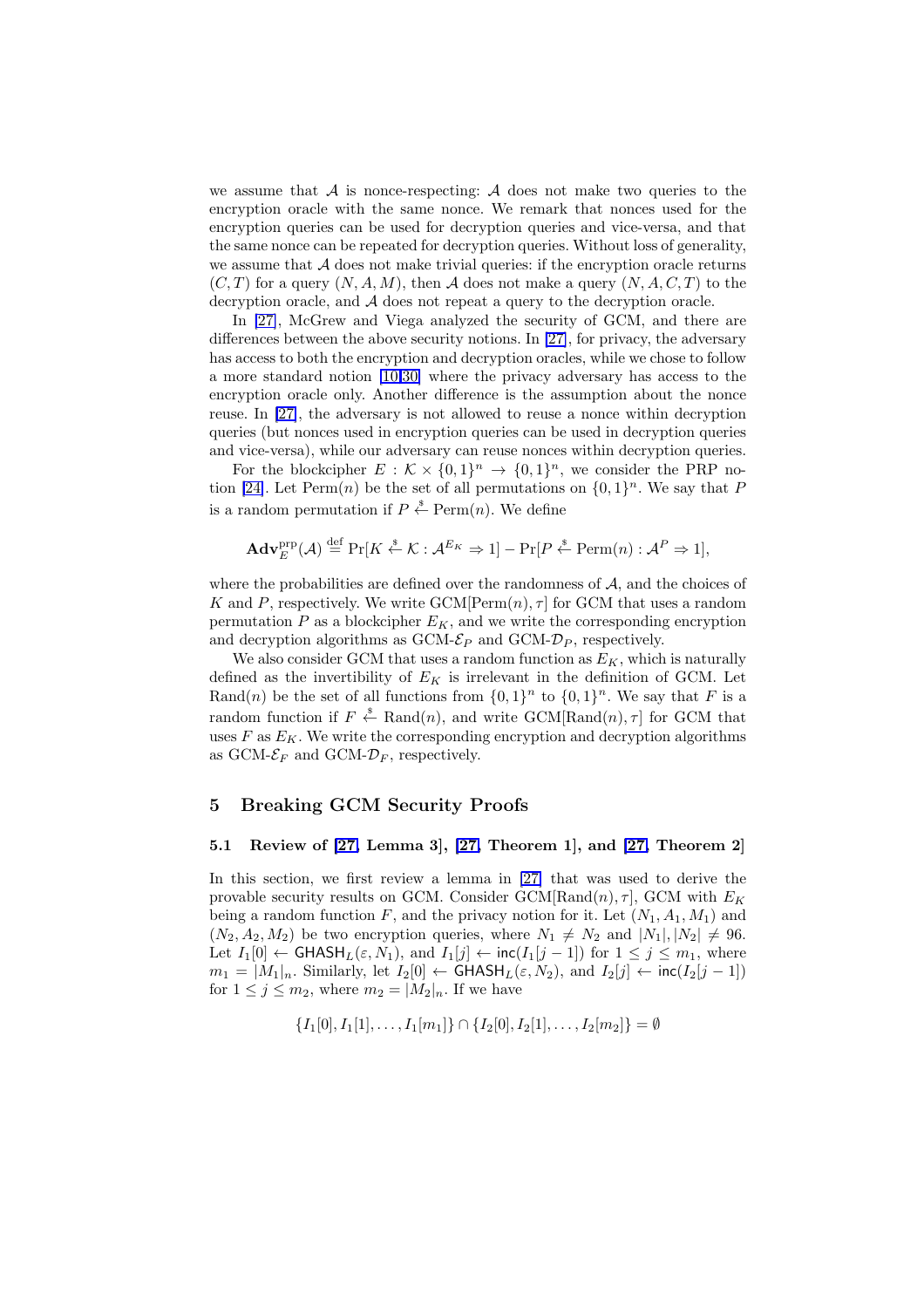<span id="page-6-0"></span>and  $I_i[j] \neq 0^n$  for  $i = 1, 2$  and  $0 \leq j \leq m_i$ , then the two masks  $S_1 =$  $(S_1[1], \ldots, S_1[m_1])$  and  $S_2 = (S_2[1], \ldots, S_2[m_2])$ , produced from the counter mode encryption based on *F*, are uniformly distributed over  $({0,1}<sup>n</sup>)<sup>m<sub>1</sub></sup>$  and  $(\{0,1\}^n)^m$ <sup>2</sup>, respectively. Furthermore,  $F(I_1[0])$  and  $F(I_2[0])$  are uniform random *n*-bit strings, and hence the probability distribution of strings returned from the encryption oracle is identical to that from the random-bits oracle.

Therefore, in order to prove the security of GCM, one has to show that the probability of a counter collision,  $I_1[j_1] = I_2[j_2]$  for some  $0 \le j_1 \le m_1$  and  $0 \le j_2 \le m_2$  $j_2 \leq m_2$ , is small. We see that the event is equivalent to  $\text{inc}^{j_1}(\text{GHASH}_L(\varepsilon, N_1))$  =  $inc^{j_2}$ (GHASH<sub>L</sub>(*ε*, *N*<sub>2</sub>)). Let Coll<sub>*L*</sub>(*r*, *N*<sub>1</sub>, *N*<sub>2</sub>) denote the event

 $inc^{r}(\mathsf{GHASH}_{L}(\varepsilon, N_1)) \oplus \mathsf{GHASH}_{L}(\varepsilon, N_2) = 0^n.$ 

We need to bound  $Pr[L \stackrel{\$}{\leftarrow} \{0,1\}^n : Coll_L(r, N_1, N_2)],$  where  $r = j_1 - j_2$ , which we write  $Pr_L[Coll_L(r, N_1, N_2)]$  for simplicity. Since  $−m_2 ≤ r ≤ m_1$  and  $0 ≤$  $m_1, m_2 \leq 2^{32} - 2$ , the range of *r* is  $-(2^{32} - 2) \leq r \leq 2^{32} - 2$ .

In [27, Lemma 3], McGrew and Viega showed the following lemma (notation has been adapted to this paper).

**Lemma 1** ([27]). For any  $-(2^{32}-2) \le r \le 2^{32}-2$ ,  $N_1$ , and  $N_2$  such that  $N_1 \ne$  $N_2, |N_1|, |N_2| \neq 96$  $N_2, |N_1|, |N_2| \neq 96$  $N_2, |N_1|, |N_2| \neq 96$ , and  $|N_1|_n, |N_2|_n \leq \ell_N$ ,  $Pr_L[\text{Coll}_L(r, N_1, N_2)] \leq (\ell_N + 1)/2^n$ .

Based on the lemma, [27, Theorem 1] states that the privacy advantage of  $GCM[Perm(n), \tau]$ , GCM with  $E_K$  being a random permutation P, is at most

$$
\frac{0.5(\sigma/n + 2q)^2}{2^n} + \frac{2q(\sigma/n + 2q)\lceil \ell_N/n + 1 \rceil}{2^n} + \frac{q\lceil \ell/n + 1 \rceil}{2^{\tau}},
$$
 (1)

and [27, Theorem 2] states that the authenticity advantage is at most

$$
\frac{0.5(\sigma/n + 2q)^2}{2^n} + \frac{2q(\sigma/n + 2q + 1)\lceil \ell_N/n + 1 \rceil}{2^n} + \frac{q\lceil \ell/n + 1 \rceil}{2^{\tau}},\tag{2}
$$

wher[e](#page-16-0) *q* is the maximum number of queries (either encryption or decryption queries),  $\sigma$  is the total length in bits of the plaintexts (either in encryption queries or returned from the decryption oracle), *ℓ<sup>N</sup>* is the maximum length in bits of nonces in queries (either encryption or decryption queries), and *ℓ* is the maximum value of  $|A_j| + |C_j|$ , where  $A_j$  and  $C_j$  are the associated data and ciphertext, respectively, in the *j*-th query (either in decryption queries or returned from the encryption oracle). Note that the definitions of privacy and authenticity advantages are slightly different from ours, as explained in Sect. 4.

It is easy to see that the lemma is correct when  $r = 0$ : Coll<sub>L</sub> $(0, N_1, N_2)$  is the event  $\text{inc}^0(\text{GHASH}_L(\varepsilon, N_1)) \oplus \text{GHASH}_L(\varepsilon, N_2) = 0^n$ , and we see that the left hand side is a non-trivial polynomial in *L* of degree at most  $\ell_N + 1$  over  $GF(2^n)$ , and hence there are at most  $\ell_N + 1$  values of *L* that satisfy the equality.

However, for  $r \neq 0$ , it is not clear if  $\text{inc}^r(\text{GHASH}_L(\varepsilon, N_1))$  is a polynomial of degree at most  $\ell_N + 1$  even if this is the case for  $GHASH_L(\varepsilon, N_1)$ , and the analysis for this case is missing in the proof of [27, Lemma 3]. The lemma is crucial in that it is used in the proofs for both privacy and authenticity.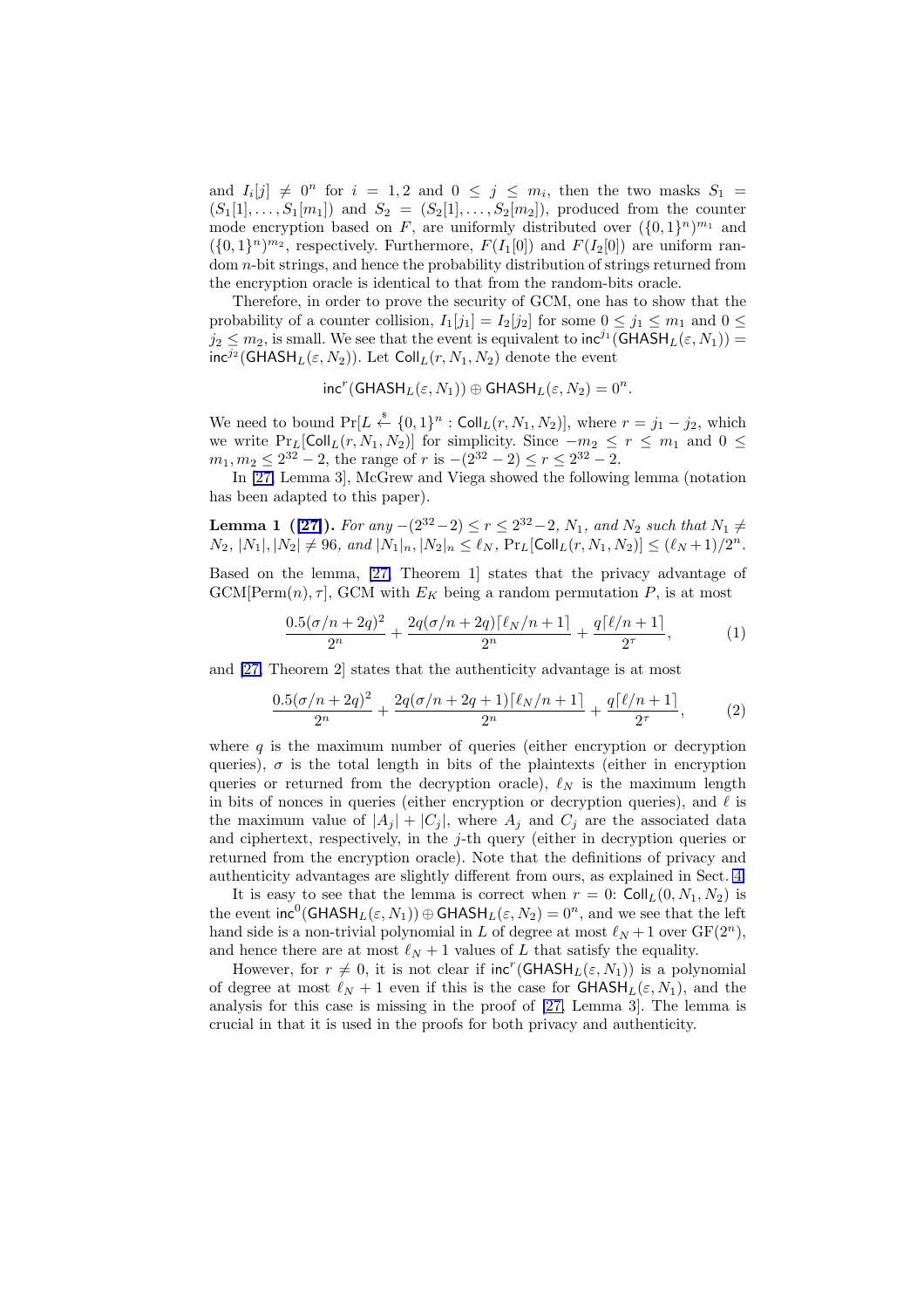#### <span id="page-7-0"></span>**5.2 Invalidating [27, Lemma 3]**

Let  $r = 1$ ,  $N_1 = (0 \times 0)^{17} \parallel 0 \times 2 = 0^{68} \parallel 0010$ , and  $N_2 = (0 \times 0)^{17} \parallel 0 \times 6 = 0^{68} \parallel 0110$ , where  $|N_1| = |N_2| = 72$ . Then  $\text{Coll}_L(r, N_1, N_2)$  is equivalent to

$$
\text{inc}^{1}(U_{1} \cdot L^{2} \oplus V \cdot L) \oplus (U_{2} \cdot L^{2} \oplus V \cdot L) = 0^{n},\tag{3}
$$

where  $U_1 = (0x0)^{17} || 0x2 || (0x0)^{14}, U_2 = (0x0)^{17} || 0x6 || (0x0)^{14}, \text{ and } V =$  $(0x0)^{30}$  *∥* 0x48. In binary,  $U_1 = 0^{68}$  *∥* 0010 *∥* 0<sup>56</sup>,  $U_2 = 0^{68}$  *∥* 0110 *∥* 0<sup>56</sup>, and  $V =$  $0^{120}$  || 01001000. Now [27, Lemma 3] states that  $Pr_L[Coll_L(r, N_1, N_2)] \leq 2/2^n$ , i.e., (3) has at most two solutions. However, one can verify (with the help of some software, e.g., [3]) that (3) has 32 solutions, which are listed in Appendix A. In other words,  $Pr_L[Coll_L(r, N_1, N_2)] \geq 32/2^n$  holds, and hence [27, Lemma 3] cannot be valid.

We present one more observation regarding the counter-example. Consider

$$
\text{inc}^2(U_1 \cdot L^2 \oplus V \cdot L) \oplus (U_2 \cdot L^2 \oplus V \cdot L) = 0^n,\tag{4}
$$

$$
\text{inc}^4(U_1 \cdot L^2 \oplus V \cdot L) \oplus (U_2 \cdot L^2 \oplus V \cdot L) = 0^n,\tag{5}
$$

where the values of  $U_1, U_2$ , and  $V$  are as above. Then one can verify that (4) has 31 solutions, and that (5) has 30 solutions, which are also listed in Appendix A. The 93 values of  $L$  are all distinct, and are also different from  $0<sup>n</sup>$ , which is a solution for  $\text{inc}^0(U_1 \cdot L^2 \oplus V \cdot L) \oplus (U_2 \cdot L^2 \oplus V \cdot L) = 0^n$ . Therefore we have

$$
\Pr_{L} \left[ \bigvee_{r=0,1,2,4} \text{Coll}_{L}(r, N_1, N_2) \right] \ge \frac{94}{2^n}.
$$
 (6)

We remark that we exclude the case  $r = 3$  since  $\text{Coll}_L(3, N_1, N_2)$  has no solution. In Appendix A, we present other examples of  $(N_1, N_2)$  that satisfy (6) and also invalidate [27, Lemma 3].

We next show that the above observation is not merely spotting of a subtle error in the proofs of GCM. The observation can actually be translated into a distinguishin[g a](#page-17-0)ttack.

#### **5.3 Distinguishing Attack**

Consider GCM with  $E_K$  being a random function  $F$ , and the privacy notion for it. We remark that the analysis of this idealized version of GCM is essential since the main part of the privacy proof is the analysis of this case. Let  $N_1$  and *N*<sub>2</sub> be as in Sect. 5.2,  $A_1 = \varepsilon$ ,  $M_1 = 0^{5n}$ ,  $A_2 = \varepsilon$ , and  $M_2 = 0^n$ .

Let  $A$  be an adversary that has access to an oracle  $O$  which is either the GCM encryption oracle or the random-bits oracle. *A* works as follows.

- 1. First, *A* makes two queries,  $(N_i, A_i, M_i)$  for  $i = 1, 2$ , and obtains  $(C_i, T_i) \leftarrow$  $\mathcal{O}(N_i, A_i, M_i).$
- 2. Let  $(C_1[1], \ldots, C_1[5]) \overset{n}{\leftarrow} C_1$  and output 1 if

$$
C_1[1] = C_2 \text{ or } C_1[2] = C_2 \text{ or } C_1[3] = C_2 \text{ or } C_1[5] = C_2. \tag{7}
$$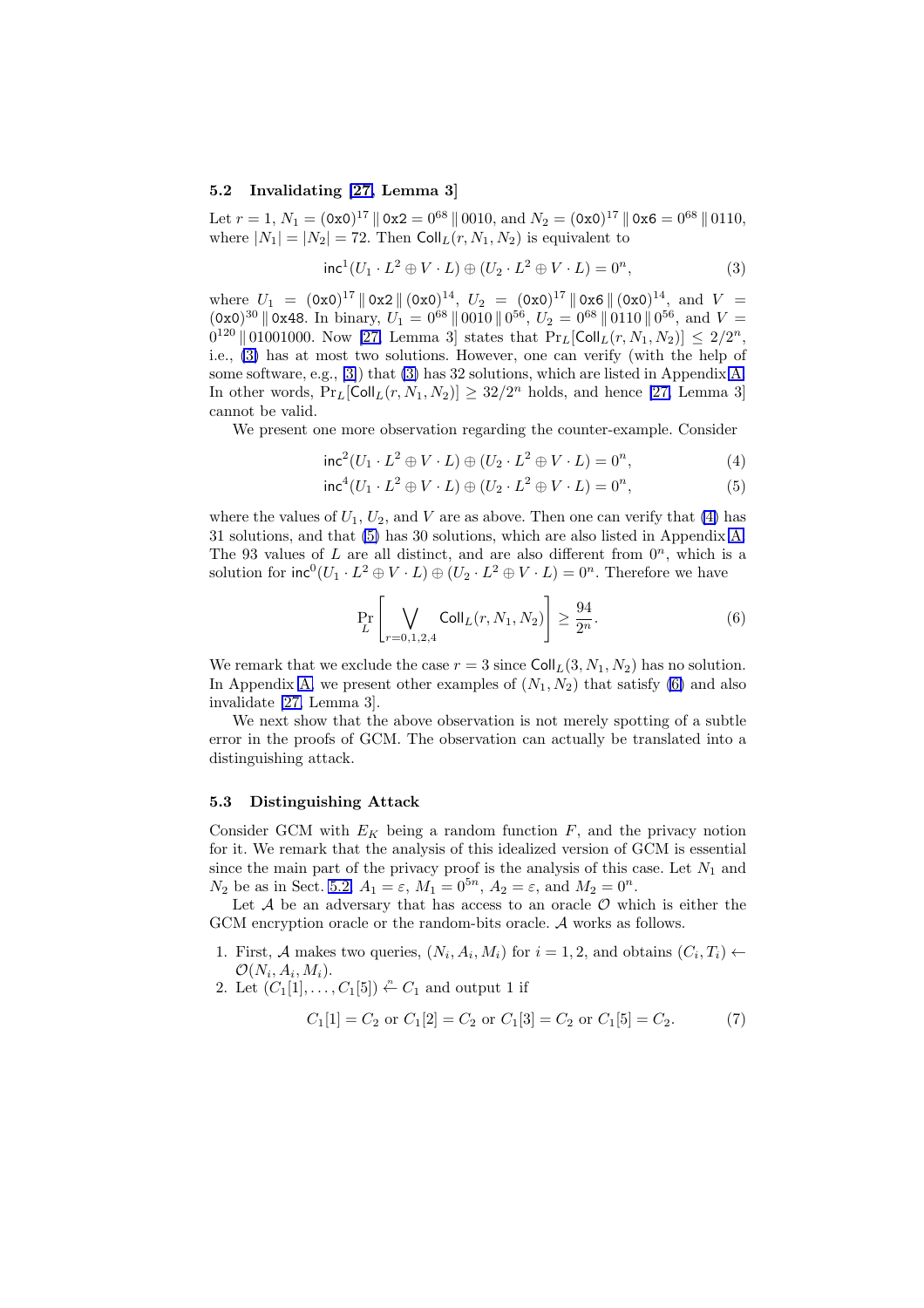First, suppose that  $\mathcal{O}$  is the GCM encryption oracle. If  $\text{Coll}_L(0, N_1, N_2)$   $\vee$ Coll<sub>*L*</sub>(1*, N*<sub>1</sub>*, N*<sub>2</sub>)*∨*Coll<sub>*L*</sub>(2*, N*<sub>1</sub>*, N*<sub>2</sub>)*∨*Coll<sub>*L*</sub>(4*, N*<sub>1</sub>*, N*<sub>2</sub>)*,* then we see that *A* outputs 1. Otherwise the probability distributions of  $C_1[1], C_1[2], C_1[3], C_1[5]$ , and  $C_2$  are exactly the same as those of returned by the random-bits oracle. In particular, (7) is satisfied with the same probability for the GCM encryption oracle and for the random-bits oracle. Therefore, we have

$$
\mathbf{Adv}_{\mathrm{GCM}[{\mathrm{Rand}}(n),\tau]}^{\mathrm{priv}}(\mathcal{A}) = \Pr[\mathcal{A}^{\mathrm{GCM}\text{-}\mathcal{E}_F} \Rightarrow 1] - \Pr[\mathcal{A}^{\$} \Rightarrow 1] \ge \frac{94}{2^n}.
$$
 (8)

Now using the notation of (1) and (2), our adversary has the following query complexity:  $q = 2$ ,  $\sigma = 6n$ ,  $\ell_N = 72$ , and  $\ell = 5n$ . Then (1) is  $50/2^n + 80/2^n +$  $12/2^{\tau} = 130/2^{\tau} + 12/2^{\tau}$ . Therefore, the attack does not contradict the claimed privacy bound (1).

However, (1) allows the u[se](#page-6-0) of th[e G](#page-6-0)CM decryption oracle, and rounding up the details makes it sufficiently large so that our att[ac](#page-6-0)k is tolerated in appearance. Now if we take a closer look at  $(1)$ , the second term,  $80/2<sup>n</sup>$ , is the main part of t[he](#page-6-0) privacy proof that bounds  $\mathbf{Adv}_{\mathrm{GCM}[{\mathrm{Rand}}(n),\tau]}^{\mathrm{priv}}(\mathcal{A})$ , while the first term is f[rom](#page-6-0) the application of the PRP/PRF switching lemma [11] and the last term bounds the forgery probability due to the use of the decryption oracle. Therefore, the above attack does inv[ali](#page-6-0)date the main part of the privacy proof, and we also see that it invalidates the second term of  $(2)$ , which is  $88/2<sup>n</sup>$ .

We have already shown that the claimed bound on  $Pr_L[Coll_L(r, N_1, N_2)]$  $Pr_L[Coll_L(r, N_1, N_2)]$  $Pr_L[Coll_L(r, N_1, N_2)]$  is invalid, which implies that the claimed security bounds, (1) and (2), are not justified. Furthermore, the above attack invalidates the main part of the privacy proof. Therefore, at this point, it is fair to conclude that the [se](#page-6-0)curity of GCM is not supported by the proofs. We note that, although our attack does not work with 96-bit no[nce](#page-6-0)s, this statement holds even in this case since  $(1)$  a[nd](#page-6-0)  $(2)$  cover a general case including the case that the nonce length is restricted to 96 bits.

#### **5.4 Remarks**

Our attack is efficient. It uses two oracle calls, and the lengths of the queries are short. However, the success probability, although large enough to invalidate the second terms in (1) and (2), is insignificantly small in practice and it has a limited practical implication. We also note that many standards require or recommend using GCM with 96-bit nonces, in which case the attack does not work. Indeed, in many RFCs, such as RFC 4106 (IPsec) [34], 5647 (SSH) [20], 5288 (SSL) [33], the [no](#page-6-0)nce le[ng](#page-6-0)th is fixed to 96 bits, and RFC 5084 [19] and 5116 [25] recommend 96-bit nonces. For IEEE standards, some strictly require 96-bit nonces (e.g. IEEE 802.1AE [5]) and some do not (e.g. IEEE P1619.1 [6]). There are cases where non-96-bit nonces are allowed, inc[lud](#page-17-0)ing NIST SP [800](#page-16-0)- 38D [15], IS[O/I](#page-17-0)EC 19772 [7], PKCS #11 [4], and most software librari[es \(](#page-16-0)e.g., Glad[man](#page-16-0)'s code [17],  $CRYPTO++$  [14], Java SE [2], and BouncyCastle [1]). Finally, NSA Suite B Cryptography i[nc](#page-15-0)ludes GCM with a strong recommenda[tio](#page-15-0)n (but not mandatory; see e.g. [8]) of using it with 96-bit nonces.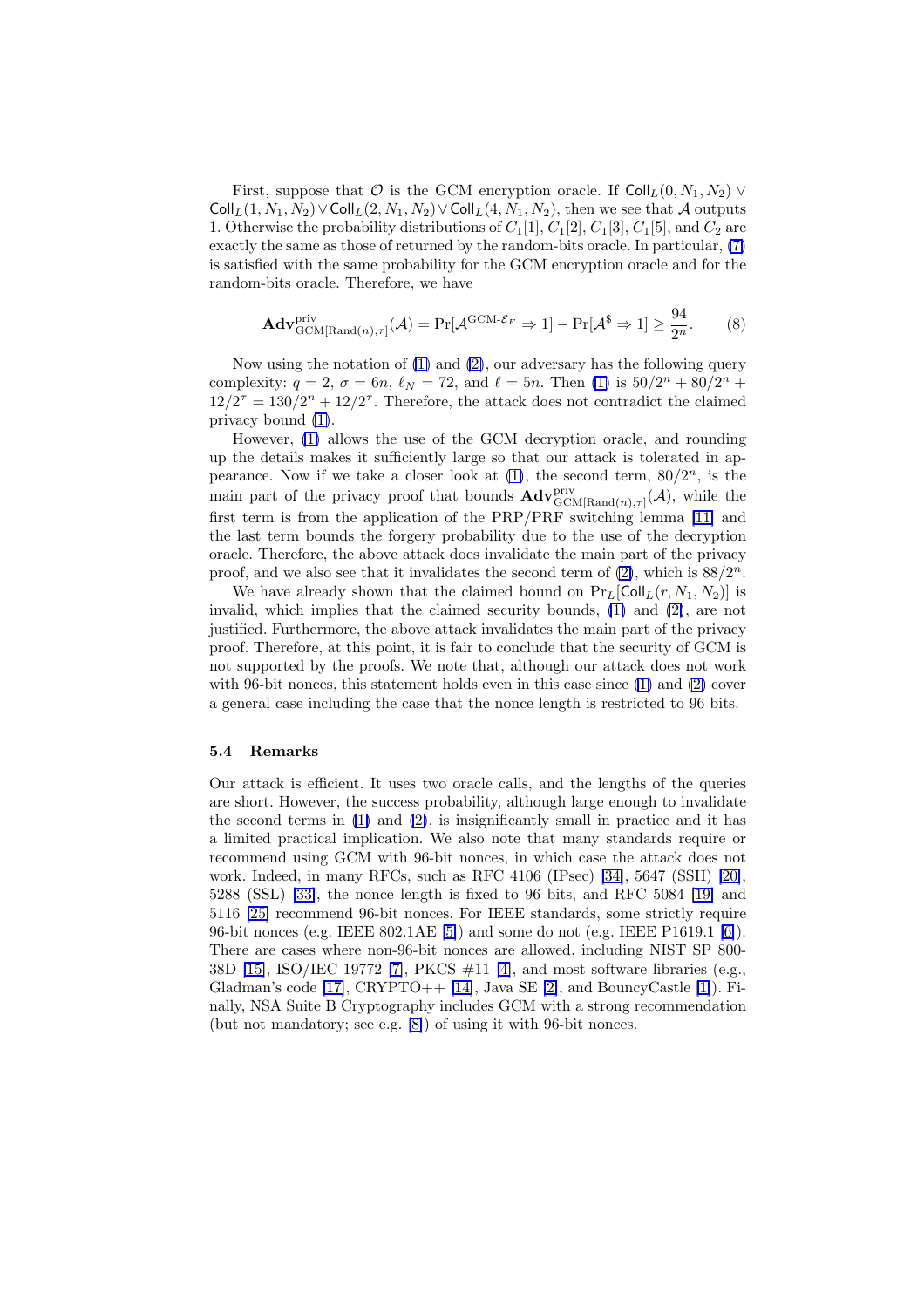<span id="page-9-0"></span>We emphasize that, even when non-96-bit nonces are allowed, our attack has a limited practical implication. However, it does undermine the provable security of GCM, making its provable security open. A very natural question is then whether the security of GCM can ever be proved. In the following sections, we present an affirmative answer to this question.

### **6 Towards Repairing the Proofs**

### **6.1 Combinatorial Problem**

To prove the security of GCM, the first step is to derive the upper bound on  $\Pr_L[\text{Coll}_L(r, N_1, N_2)]$ . The obvious bound is  $\Pr_L[\text{Coll}_L(r, N_1, N_2)] \leq (\ell_N + \ell_N)$  $1/2^{n-32}$ , which can be shown by ignoring the least significant 32 bits. In this section, we derive a better upper bound on  $Pr_L[Coll_L(r, N_1, N_2)]$ , and we first introduce a combinatorial problem for this goal.

For  $0 \le r \le 2^{32} - 1$ , let

$$
\mathbb{Y}_r \stackrel{\text{def}}{=} \left\{ \text{str}_{32}(\text{int}(Y) + r \bmod 2^{32}) \oplus Y \mid Y \in \{0, 1\}^{32} \right\}. \tag{9}
$$

We also let  $\alpha_r \stackrel{\text{def}}{=} \# \mathbb{Y}_r$  and  $\alpha_{\text{max}} \stackrel{\text{def}}{=} \max\{\alpha_r \mid 0 \le r \le 2^{32} - 1\}$ . For given *r*, it is not hard to experimentally derive the value of  $\alpha_r$  by exhaustively evaluating  $\text{str}_{32}(\text{int}(Y) + r \text{ mod } 2^{32}) \oplus Y$  for all  $Y \in \{0,1\}^{32}$ . For example, we have

$$
\alpha_0 = 1, \alpha_1 = 32, \alpha_2 = 31, \alpha_3 = 61, \alpha_4 = 30, \alpha_5 = 89, \dots
$$

and the problem is to identify  $\alpha_{\text{max}}$ .

#### **6.2 Relation to the Security of GCM**

We show that identifying  $\alpha_r$  gives the upper bound on  $\Pr_L[\text{Coll}_L(r, N_1, N_2)].$ 

**Lemma 2.** For any  $0 \le r \le 2^{32} - 1$ ,  $N_1$ , and  $N_2$  such that  $N_1 \ne N_2$ ,  $|N_1|, |N_2| \ne$ 96, and  $|N_1|_n, |N_2|_n \le \ell_N$ ,  $Pr_L[Coll_L(r, N_1, N_2)] \le \alpha_r(\ell_N + 1)/2^n$ .

*Proof.* Let  $Y_1, \ldots, Y_{\alpha_r} \in \{0,1\}^{32}$  be the  $\alpha_r$  elements of  $\mathbb{Y}_r$ . Let  $\mathcal{Y}_1, \ldots, \mathcal{Y}_{\alpha_r} \subseteq$  $\{0,1\}^{32}$  be the  $\alpha_r$  disjoint subsets of  $\{0,1\}^{32}$  such that

$$
\mathcal{Y}_j = \left\{ Y \in \{0, 1\}^{32} \mid \text{str}_{32}(\text{int}(Y) + r \mod 2^{32}) \oplus Y = Y_j \right\}
$$

for  $1 \leq j \leq \alpha_r$ ,  $\mathcal{Y}_1 \cup \cdots \cup \mathcal{Y}_{\alpha_r} = \{0,1\}^{32}$ , and  $\mathcal{Y}_j \cap \mathcal{Y}_{j'} = \emptyset$  for  $1 \leq j < j' \leq \alpha_r$ . Observe that if  $Y \in \mathcal{Y}_j$ , then  $str_{32}(int(Y) + r \mod 2^{32})$  can be replaced with  $Y \oplus Y_j$ .

For  $1 \leq j \leq \alpha_r$ , let  $D_j$  be the event  $\text{Coll}_L(r, N_1, N_2) \wedge \text{lsb}_{32}(\text{GHASH}_L(\varepsilon, N_1)) \in$  $\mathcal{Y}_i$ . Since  $D_1, \ldots, D_{\alpha_r}$  are disjoint events, we have

$$
\Pr_{L}[\text{Coll}_{L}(r, N_1, N_2)] = \sum_{1 \le j \le \alpha_r} \Pr_{L}[\text{D}_j]. \tag{10}
$$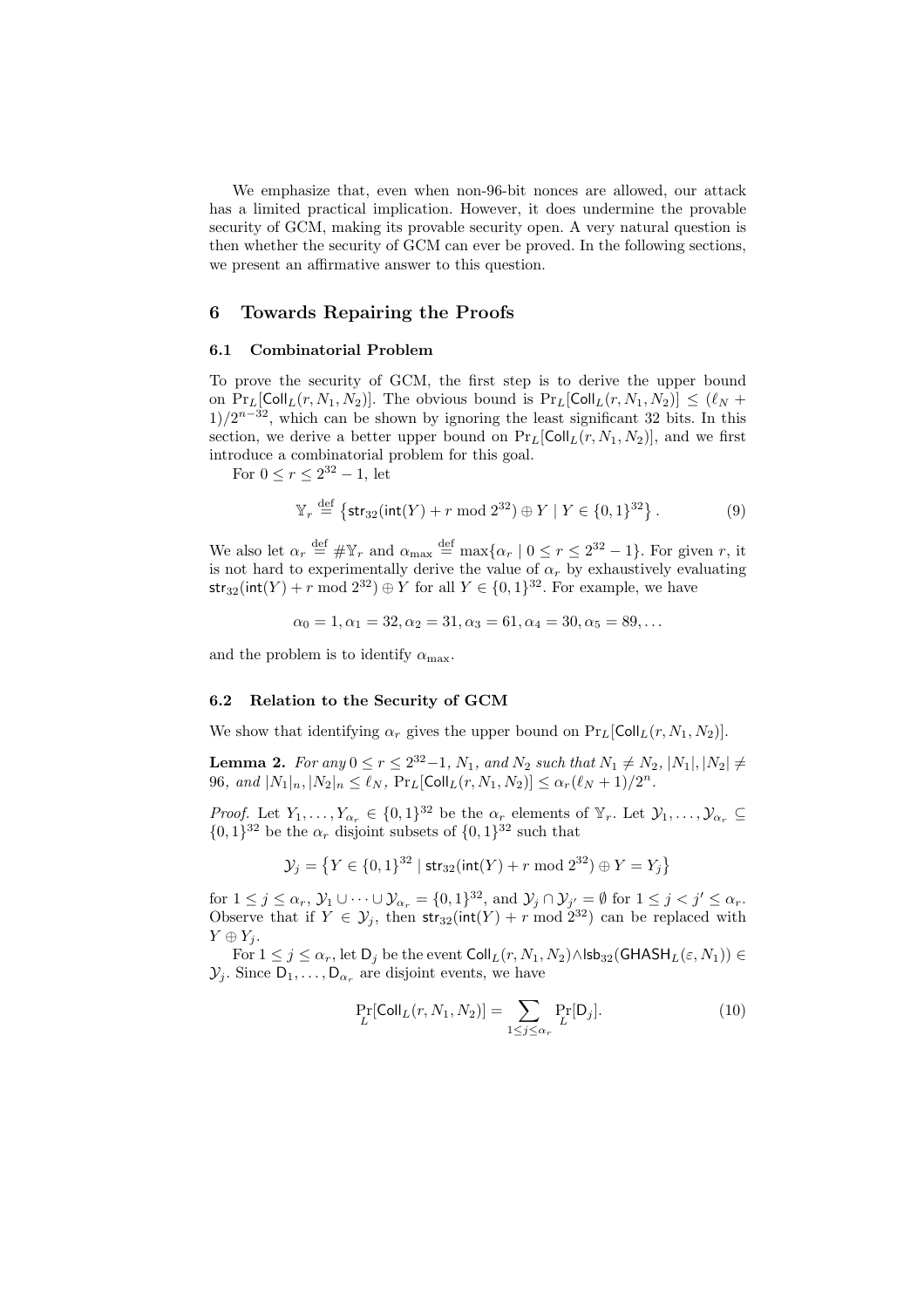<span id="page-10-0"></span> $\text{Recall that } \textsf{Coll}_L(r, N_1, N_2) \text{ is the event } \textsf{inc}^r(\textsf{GHASH}_L(\varepsilon, N_1)) \oplus \textsf{GHASH}_L(\varepsilon, N_2)$  $= 0^n$ , and since  $\frac{1}{s}S_2(\text{GHASH}_L(\varepsilon, N_1)) \in \mathcal{Y}_j$ , inc<sup>r</sup>(GHASH<sub>L</sub>( $\varepsilon, N_1$ )) can be replaced with  $GHASH_L(\varepsilon, N_1) \oplus (0^{n-32} || Y_j)$ , implying that the event  $D_j$  is equivalent to

$$
\mathsf{GHASH}_L(\varepsilon, N_1) \oplus \mathsf{GHASH}_L(\varepsilon, N_2) \oplus (0^{n-32} \parallel Y_j) = 0^n \tag{11}
$$

and  $\textsf{lsb}_{32}(\textsf{GHASH}_L(\varepsilon, N_1)) \in \mathcal{Y}_i$ . We see that (11) is a non-trivial equation in L of degree at most  $\ell_N + 1$  over  $GF(2^n)$ , and hence it has at most  $\ell_N + 1$  solutions. From (10), we obtain the lemma. *⊓⊔*

#### **6.3** Deriving  $\alpha_r$  and  $\alpha_{\text{max}}$

The pr[obl](#page-9-0)em introduced in Sect. 6.1 can be solved by exhaustively evaluating (9) for all  $0 \le r \le 2^{32} - 1$ , which is computationally costly. Another possible approach is to follow the framework in [29] (or to use tools in [22]).

Instead of following these approaches, in this section, we present a recursive formula to efficiently compute  $\alpha_r$ [. L](#page-9-0)et  $r \geq 0$  be a given integer,  $\ell$  be the nu[m](#page-9-0)ber of runs of ones in the binary representation of *r* (e.g., if *r* is 00110101 in binary, then  $\ell = 3$ ), and  $v_{\ell}$  be an int[ege](#page-17-0)r with  $r \leq 2^{v_{\ell}} - 1$ . [Sup](#page-16-0)pose  $str_{v_{\ell}}(r) =$  $0^{s_{\ell}}1^{t_{\ell}}\ldots 0^{s_1}1^{t_1}0^{s_0}$ , where  $s_{\ell-1},\ldots,s_1\geq 1$ ,  $s_{\ell},s_0\geq 0$ ,  $t_{\ell},\ldots,t_1\geq 1$ , and  $v_{\ell} =$  $(s_{\ell} + \cdots + s_1 + s_0) + (t_{\ell} + \cdots + t_1).$ 

Define

$$
A_{\ell} \stackrel{\text{def}}{=} \# \left\{ \text{str}_{v_{\ell}}(\text{int}(Y) + r \bmod 2^{v_{\ell}}) \oplus Y \mid Y \in \{0,1\}^{v_{\ell}} \right\}.
$$

Note that, when  $v_{\ell} = 32$ ,  $\alpha_r$  is equal to  $A_{\ell}$ . The next proposition gives an efficient recursive formula to compute *Aℓ*.

**Proposition 1.** *For any*  $\ell \geq 1$ *,* 

$$
A_{\ell} = \begin{cases} t_{\ell}A_{\ell-1} + B_{\ell-1} & \text{if } s_{\ell} = 0, \\ s_{\ell}B_{\ell} + A_{\ell-1} & \text{if } s_{\ell} \ge 1, \end{cases}
$$
 (12)

where  $B_j = t_j A_{j-1} + B_{j-1}$  for  $1 \le j \le \ell$ ,  $A_j = s_j B_j + A_{j-1}$  for  $1 \le j \le \ell - 1$ ,  $A_0 = 1$ *, and*  $B_0 = 0$ *.* 

An elementary proof of the proposition is given in the full version of this paper. Given Proposition 1, it is not hard to experimentally derive  $\alpha_{\text{max}}$  by directly evaluating (12). We have  $\alpha_{\text{max}} = 3524578$ , where  $\alpha_r = \alpha_{\text{max}}$  holds when  $r =$ 0x2aaaaaab, 0xaaaaaaab, 0x55555555, and 0xd5555555.

From Lemma 2 and since  $3524578 \leq 2^{22}$ , we obtain the following corollary.

**Corollary 1.** For any 
$$
0 \le r \le 2^{32} - 1
$$
,  $N_1$ , and  $N_2$  such that  $N_1 \ne N_2$ ,  $|N_1|, |N_2| \ne 96$ , and  $|N_1|, |N_2| \le \ell_N$ ,  $\Pr_L[\text{Coll}_L(r, N_1, N_2)] \le 2^{22}(\ell_N + 1)/2^n$ .

If the upper bou[nd](#page-9-0) of *r* is smaller than  $2^{32} - 1$ , then depending on the value, the constant,  $2^{22}$ , in Corollary 1 can be replaced by a smaller constant. Specifically, there are 303 values of  $1 \le r \le 2^{32} - 1$  that satisfy  $\max\{\alpha_0, \ldots, \alpha_{r-1}\} < \alpha_r$ , and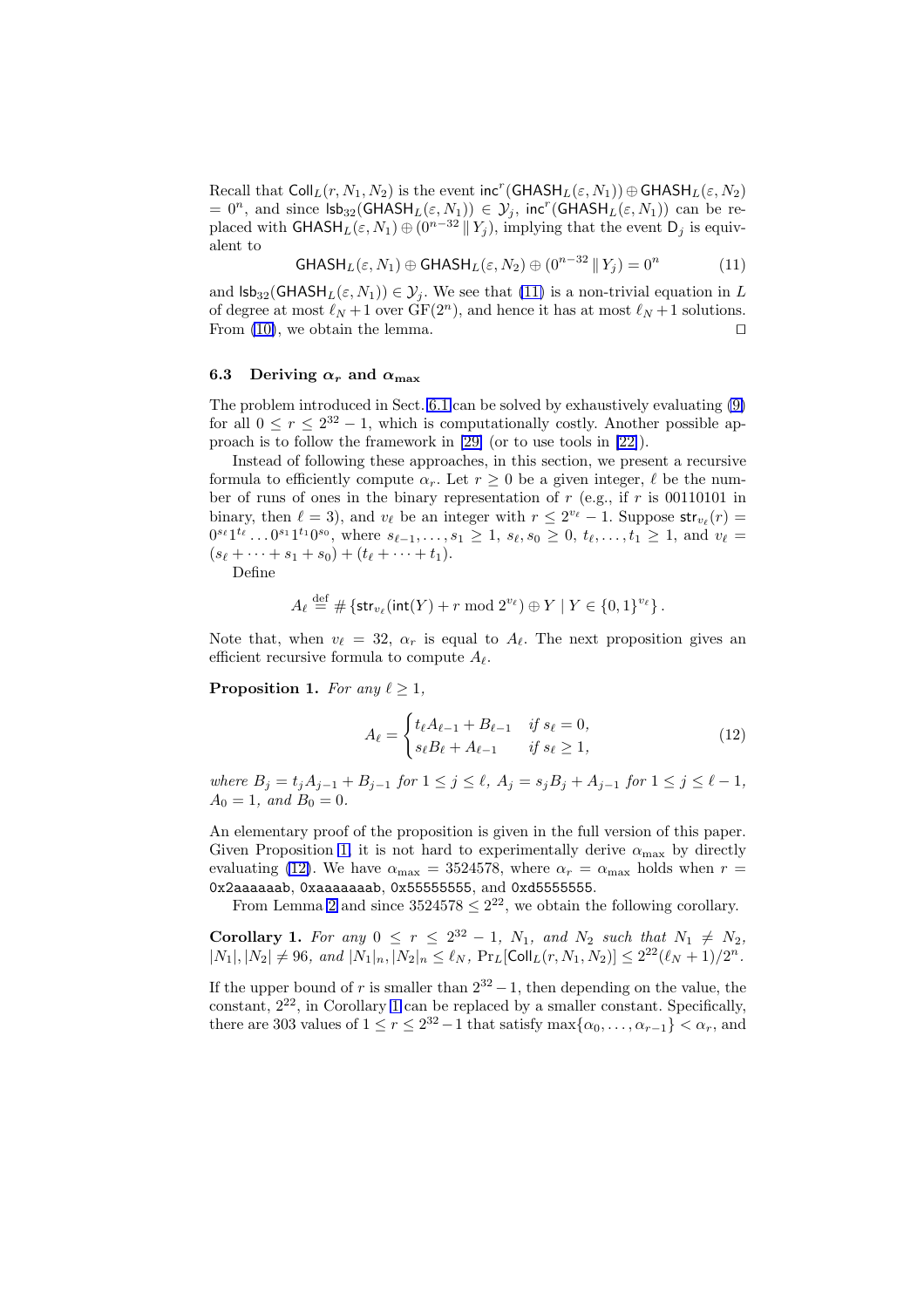| $\boldsymbol{r}$   | $\alpha_r$ | Range of $r_{\text{max}}$ | $\beta(r_{\rm max})$ |
|--------------------|------------|---------------------------|----------------------|
| 0x00000001         | 32         | 0x00000001-0x00000002     | $2^{5}$              |
| 0x00000003         | 61         | 0x00000003-0x00000004     | $2^6$                |
| 0x00000005         | 89         | 0x00000005-0x0000000a     | $2^7$                |
| 0x0000000b         | 143        | 0x0000000b-0x00000024     | $2^8$                |
| 0x00000025         | 294        | 0x00000025-0x00000054     | $2^9$                |
| 0x00000055         | 538        | 0x00000055-0x0000012a     | $2^{10}$             |
| 0x0000012b         | 1115       | 0x0000012b-0x00000454     | $2^{11}$             |
| 0x00000455         | 2113       | 0x00000455-0x00000954     | $2^{12}$             |
| 0x00000955         | 4124       | 0x00000955-0x000024aa     | $2^{13}$             |
| 0x000024ab         | 8579       | 0x000024ab-0x00005554     | $2^{14}$             |
| 0x00005555         | 17389      | 0x00005555-0x00012aaa     | $2^{15}\,$           |
| 0x00012aab         | 34702      | 0x00012aab-0x00049554     | $2^{16}$             |
| 0x00049555         | 69742      | 0x00049555-0x000aaaaa     | $2^{17}$             |
| 0x000aaaab         | 138117     | 0x000aaaab-0x00255554     | $2^{18}$             |
| 0x00255555         | 262471     | 0x00255555-0x00955554     | $2^{19}$             |
| 0x00955555         | 559000     | 0x00955555-0x02555554     | $2^{20}$             |
| 0x02555555 1127959 |            | 0x02555555-0x0a555554     | $2^{21}$             |
| 0x0a555555 2116814 |            | $0x0a555555-0xffffffff$   | $2^{22}$             |

<span id="page-11-0"></span>**Table 1.** List of  $(r, \alpha_r)$  (left) and the relation between  $r_{\text{max}}$  and  $\beta(r_{\text{max}})$  (right)

a list of the 303 values of  $(r, \alpha_r)$  can be used to obtain a smaller constant. The list can be found in the full version of this paper. Table 1 (left) is the excerpt from the list for better readability and usability. For each  $i = 5, 6, \ldots, 22$ , Table 1 (left) lists the minimum value of *r*, among the 303 values, such that  $2^{i-1} < \alpha_r \leq 2^i$ .

Table 1 (right) is obtained from Table 1 (left) and shows the relation between the range of  $r_{\text{max}}$  and the corresponding constant  $\beta(r_{\text{max}})$ , where  $r_{\text{max}}$  is the upper bound of *r* and  $\beta(r_{\text{max}})$  is the upper bound of  $\alpha_r$ . For example, if  $r_{\text{max}} =$  $2^{10} = 0x400$ , then it is within the range of  $0x0000012b - 0x00000454$  and hence  $\beta(r_{\text{max}}) = 2^{11}$ . See also Fig. 4 for a graph showing the relation between  $r_{\text{max}}$ and  $\beta(r_{\text{max}})$ .

We have the following corollary.

**Corollary 2.** For any  $0 \le r \le r_{\text{max}}$ ,  $N_1$ , and  $N_2$  such that  $N_1 \ne N_2$ ,  $|N_1|, |N_2|$  $\neq 96$ , and  $|N_1|_n, |N_2|_n \leq \ell_N$ ,  $Pr_L[\text{Coll}_L(r, N_1, N_2)] \leq \beta(r_{\text{max}})(\ell_N + 1)/2^n$ .

We note that for  $r_{\text{max}} = 0$ , from  $\alpha_0 = 1$ ,  $\beta(r_{\text{max}})$  is defined to be 1.

### **7 Repairing GCM Security Proofs**

In this section, basing on the results of the previous section, we present new security bounds on GCM. We also present overviews of the proofs.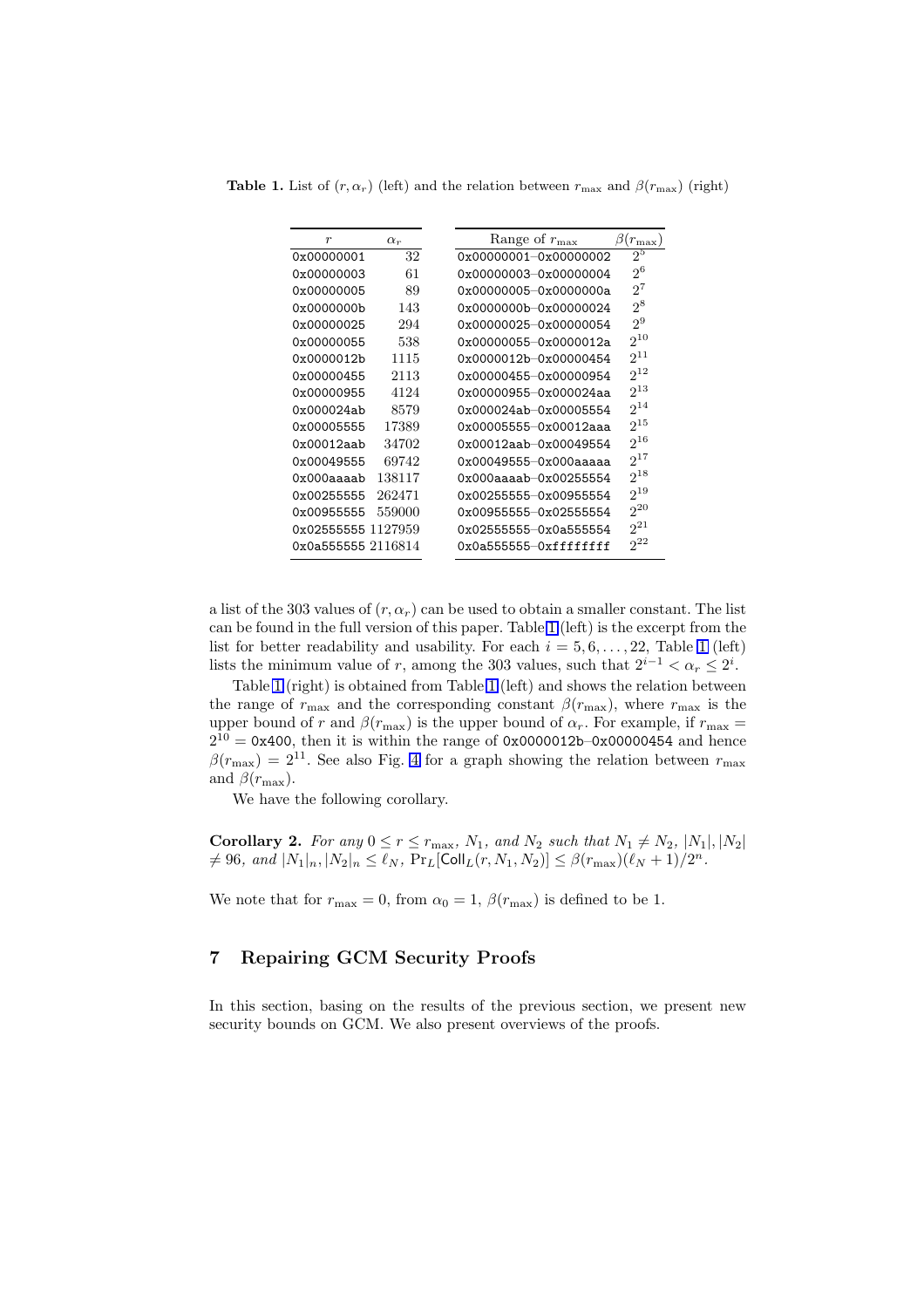<span id="page-12-0"></span>

**Fig. 4.** Relation between  $r_{\text{max}}$  and  $\beta(r_{\text{max}})$ 

#### **7.1 Privacy Result**

In the privacy result, if *A* makes *q* queries  $(N_1, A_1, M_1), \ldots, (N_q, A_q, M_q)$ , then the total plaintext length is  $m_1 + \cdots + m_q$ , and the maximum nonce length is max $\{n_1, \ldots, n_q\}$ , where  $|N_i|_n = n_i$  and  $|M_i|_n = m_i$ . We have the following information theoretic result.

**Theorem 1.** *Let*  $\text{Perm}(n)$  *and*  $\tau$  *be the parameters of GCM. Then for any*  $\mathcal{A}$ *that makes at most q queries, where the total plaintext length is at most*  $\sigma$  *blocks and the maximum nonce length is at most*  $\ell_N$  *blocks,* 

$$
\mathbf{Adv}_{\mathrm{GCM[Perm}(n),\tau]}^{\mathrm{priv}}(\mathcal{A}) \leq \frac{0.5(\sigma+q+1)^2}{2^n} + \frac{2^{22}q(\sigma+q)(\ell_N+1)}{2^n}.
$$

Observe that the security bound is essentially the same as the original one (1), except that we have a constant,  $2^{22}$ , in the second term, and we do not have a term that corresponds to the forgery probability.

We next present a corollary showing that GCM has a better security bound if the nonce length is restricted to 96 bits.

**Corollary 3.** *Assume that the nonce length is restricted to 96 bits. Then,*

$$
\mathbf{Adv}_{\mathrm{GCM}[\mathrm{Perm}(n),\tau]}^{\mathrm{priv}}(\mathcal{A}) \leq \frac{0.5(\sigma+q+1)^2}{2^n}.
$$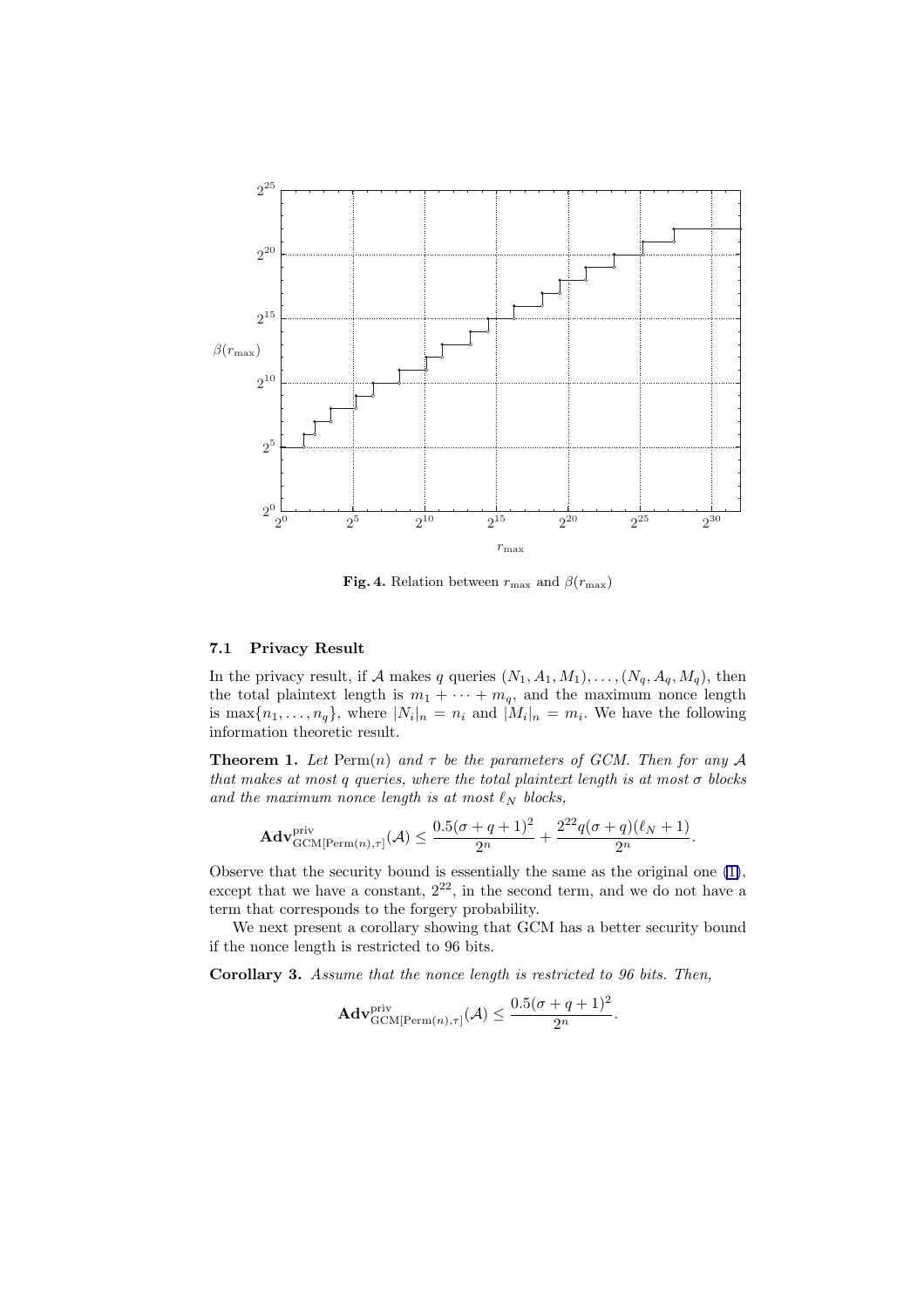<span id="page-13-0"></span>Let *E* be a blockcipher secure in the sense of the PRP notion. Then the corresponding complexity theoretic results, where  $E$  is used in place of  $\text{Perm}(n)$ , can be obtained by a standard argument (see e.g. [9]).

In the next section, we present an intuitive proof overview of Theorem 1. A complete proof is presented in the full version of this paper. A proof of Corollary 3 is obtained by modifying the proof of Theorem 1, and is omitted.

#### **7.2 Proof Overview of Theorem 1**

Suppose that *A* has access to the GCM encryp[tio](#page-12-0)n oracle. We first replace the random permutation  $P$  by a random function  $F$ . The difference between the two advantage functions is at most  $(\sigma + q + 1)^2/2^{n+1}$  from the PRP/PRF switching lemma [11]. Next, suppose that *A* has [mad](#page-12-0)e *i* $-1$  queries  $(N_1, A_1, M_1), \ldots, (N_{i-1},$ *A*<sub>*i*</sub><sup>−1</sup>*, M*<sub>*i*</sub><sup>−1</sup>*)*, obtained  $(C_1, T_1)$ *, . . . ,*  $(C_{i-1}, T_{i-1})$ *,* and is now making the *i*-th query  $(N_i, A_i, M_i)$ . For  $1 \leq j \leq i$ , let  $\mathcal{I}_j = \{I_j[0], I_j[1], \ldots, I_j[m_j]\}$  be a set of *n*-bit strings used as the inputs of *F* during the computation of  $(C_j, T_j)$  for the qu[ery](#page-16-0)  $(N_j, A_j, M_j)$  (other than  $0^n$  used to generate *L*). Observe that, if  $I_i[0], I_i[1], \ldots, I_i[m_i]$  are not previously used, then  $(C_i, T_i)$  is a random string of  $|M_i| + \tau$  bits. That is, unless

$$
\mathcal{I}_i \cap (\{0^n\} \cup \mathcal{I}_1 \cup \dots \cup \mathcal{I}_{i-1}) \neq \emptyset \tag{13}
$$

holds for some  $1 \leq i \leq q$ , the distribution of the output of the GCM encryption oracle (based on the random function  $F$ ) is identical to that of the random-bits oracle, and hence *A* is unable to distinguish between the two oracles. It can be shown that the probability of (13) is at most  $2^{22}q(\sigma+q)(\ell_N+1)/2^n$  by using Corollary 1. The result is obtained by summing up the two above-mentioned probabilities.

#### **7.3 Au[th](#page-10-0)enticity Result**

If *A* makes *q* encryption queries  $(N_1, A_1, M_1), \ldots, (N_q, A_q, M_q)$  and *q'* decryption queries  $(N'_1, A'_1, C'_1, T'_1), \ldots, (N'_{q'}, A'_{q'}, C'_{q'}, T'_{q'})$ , then the total plaintext length is  $m_1 + \cdots + m_q$ , the maximum nonce length is  $\max\{n_1, \ldots, n_q, n'_1, \ldots, n'_{q'}\}$ , and the maximum input length is  $\max\{a_1+m_1,\ldots,a_q+m_q,a'_1+m'_1,\ldots,a'_{q'}+m'_{q'}\}$ , where  $|N_i|_n = n_i$ ,  $|A_i|_n = a_i$ ,  $|M_i|_n = m_i$ ,  $|N'_i|_n = n'_i$ ,  $|A'_i|_n = a'_i$ , and  $|C'_i|_n = m'_i$ . We have the following information theoretic result.

**Theorem 2.** Let  $\text{Perm}(n)$  and  $\tau$  be the parameters of GCM. Then for any A *that makes at most q encryption queries and q ′ decryption queries, where the total plaintext length is at most σ blocks, the maximum nonce length is at most*  $\ell_N$  blocks, and the maximum input length is at most  $\ell_A$  blocks,

$$
\mathbf{Adv}_{\mathrm{GCM}[\mathrm{Perm}(n),\tau]}^{\mathrm{auth}}(\mathcal{A}) \le \frac{0.5(\sigma + q + q' + 1)^2}{2^n} + \frac{2^{22}(q + q' + 1)(\sigma + q)(\ell_N + 1)}{2^n} + \frac{q'(\ell_A + 1)}{2^\tau}.
$$
 (14)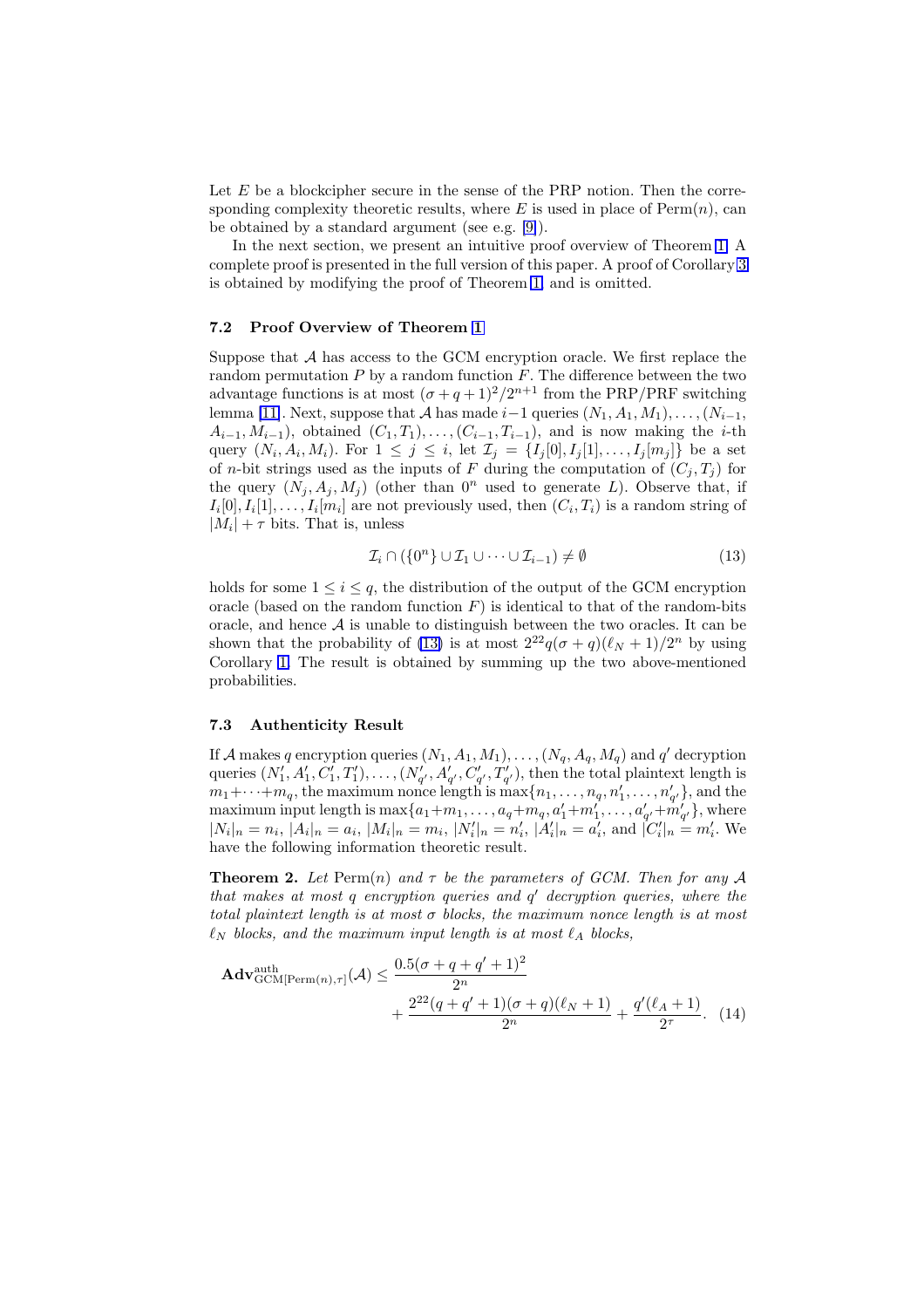As in the privacy result, the bound is essentially the same as the original one (2), except that we have a constant,  $2^{22}$ , in the second term. The next corollary shows that we have a better security bound if the nonce length is restricted to 96 bits.

**Corollary 4.** *Assume that the nonce length is restricted to 96 bits. Then,*

$$
\mathbf{Adv}_{\mathrm{GCM[Perm}(n),\tau]}^{\mathrm{auth}}(\mathcal{A}) \leq \frac{0.5(\sigma+q+q'+1)^2}{2^n} + \frac{q'(\ell_A+1)}{2^{\tau}}.
$$

The corresponding complexity theoretic results can be obtained based on the PRP notion of a blockcipher *E* by a standard argument (see e.g. [9]).

We present an intuitive proof overview of Theorem 2 in the next section, and a complete proof is presented in the full version of this paper. A proof of Corollary 4 can be obtained from the proof of Theorem 2, and is omitted.

### **7.4 Proof Overview of Theorem 2**

We replace the random permutation  $P$  by a random [fu](#page-13-0)nction  $F$ . From the PRP/PRF switching lemma [11], we have a term  $(\sigma + q + q' + 1)^2/2^{n+1}$ . We then consider the probability of a counter collision as in the privacy proof, but this time, we consider the count[er](#page-13-0) values used for decryption queries as well. The probability can be shown to be at most  $2^{22}(q+q'+1)(\sigma+q)(\ell_N+q')$  $1/2<sup>n</sup>$  by using Corollary 1. [Und](#page-16-0)er the condition that there is no counter collision, the adversary is essentially asked to forge a message authentication code  $(N, A, C) \to F(g(N)) \oplus \text{GHASH}_L(A, C)$ , where  $g(N) = N || 0^{31}1$  if  $|N| = 96$ , and  $g(N) = \text{GHASH}_L(\varepsilon, N)$  if  $|N| \neq 96$ . The probability can be shown to be at most  $q'(\ell_A+1)/2^{\tau}$ , and we obt[ain](#page-10-0) the theorem by summing up the three probabilities.

#### **7.5 Better Security Bounds**

*Use of Corollary 2.* Suppose that, either in privacy or authenticity notions, *A* makes *q* encryption queries  $(N_1, A_1, M_1), \ldots, (N_q, A_q, M_q)$ . Let  $\ell_M$  be the maximum plaintext length, which is  $\max\{m_1, \ldots, m_q\}$ , where  $|M_i|_n = m_i$ . Theorem 1 and Theorem 2 assume  $\ell_M = 2^{32} - 2$  and use Corollary 1 to obtain the results. However, if  $\ell_M$  is [k](#page-11-0)nown to be smaller, then Corollary 2 can be used to obtain better bounds. Specifically, in Theorem 1 and Theorem 2, if  $\ell_M \leq r_{\text{max}}$ , then the constant beco[m](#page-12-0)es  $\beta(r_{\text{max}})$  instead of  $2^{22}$ . For example, if  $\ell_M$  is  $2^{10}$ , then from Table 1 and [by](#page-13-0) following the argument in Sect. 6.3, the [co](#page-10-0)nstant becomes  $2^{11}$ .

*Use of [12, Theorem 2.3].* Using Ber[nst](#page-12-0)ein's result [[12,](#page-13-0) Theorem 2.3], we can further improve the authenticity bound (but not the privacy bound). For positive i[nte](#page-11-0)ger *a*, let  $\delta_n(a) = (1 - (a-1)/2^n)^{-a/2}$ [. W](#page-10-0)ith the same notation as in Theorem 2, the right hand side of (14) can be improved to the following bound.

$$
\left[\frac{2^{22}(q+q'+1)(\sigma+q)(\ell_N+1)}{2^n} + \frac{q'(\ell_A+1)}{2^{\tau}}\right] \cdot \delta_n(\sigma+q+q'+1)
$$

Note tha[t w](#page-13-0)he[n](#page-13-0)  $a \ll 2^n$  we have  $\delta_n(a) \approx (1 + a^2/2^{n+1})$ . It was shown that  $\delta_n(a) \leq 1.7$  when  $a \leq 2^{64}$  and  $n \geq 128$  [13]. Hence, for example, if  $1 < q' \leq q \leq \sigma$ ,  $n = \tau = 128$ , and  $\sigma + q + q' < 2^{64}$ , we obtain the bound  $(17 \cdot 2^{22} q \sigma \ell_N + 4q' \ell_A)/2^{128}$ .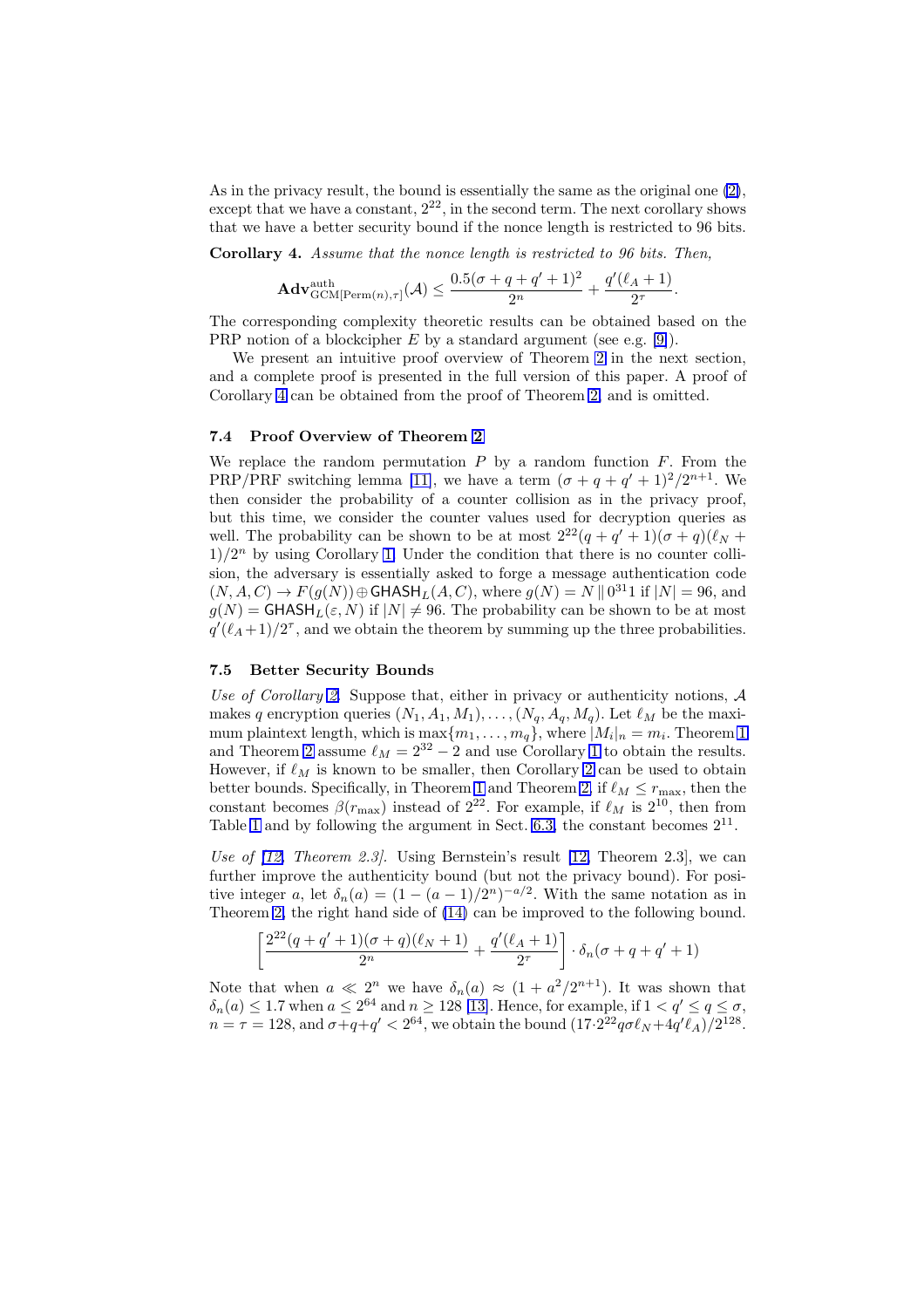### <span id="page-15-0"></span>**8 Conclusion**

In this paper, we studied the security proofs of GCM. We first pointed out that the proofs contain a flaw, and translated the observation into a distinguishing attack that invalidates the main part of the privacy proof. We then showed that the proofs can be repaired by presenting new privacy and authenticity bounds. The bounds are larger than what were previously claimed in a general case of variable length nonces, but they are smaller when the nonce length is restricted to 96 bits. Many standards require or recommend using GCM with 96-bit nonces for efficiency reasons. Our results suggest that restricting GCM to 96-bit nonces is recommended from the provable security perspective as well. This follows [31], where GCM with 96-bit nonces is recommended as the use of variable length nonces increases the proof complexity and the proofs are infrequently verified.

We remark that since our attack only invalidates the second terms of (1) and (2), it does not exclude a possibility that the original security bounds, [\(1](#page-17-0)) and (2), can still be proved, and it would be interesting to see if our security bounds can be improved.

**Ack[no](#page-6-0)wledgments.** The authors would like to thank Masato Aikawa for d[is](#page-6-0)cussi[on](#page-6-0)s at the initial phase of this work, Yasushi Osaki and Xiangyu Quan for helping searching the counter-examples given in Sect. 5.1 and in Appendix A, Nicky Mouha for verifying the values of *r* that give  $\alpha_r = \alpha_{\text{max}}$  presented in Sect. 6.3, and participants of Dagstuhl Seminar 12031, Symmetric Cryptography, and the anonymous CRYPTO 2012 reviewers for helpful comments. The work by Tetsu Iwata was supported in part by MEXT [KAK](#page-5-0)ENHI, Grant-in-[Aid](#page-17-0) for Young Scientists (A), 22680001.

### **References**

- 1. Bouncy Castle, http://www.bouncycastle.org/ (accessed on May 26, 2012)
- 2. Java Platform, Standard Edition 7, http://docs.oracle.com/javase/7/docs/ (accessed on May 26, 2012)
- 3. Risa/Asir, http://www.math.kobe-u.ac.jp/Asir/asir.html (accessed on May 26, 2012)
- 4. PKCS #11 v2.[20: Cryptographic Token Interfa](http://www.bouncycastle.org/)[ce Standard. PKCS #11 v2.20](http://docs.oracle.com/javase/7/docs/) (2004), http://www.rsa.com/rsalabs/node.asp?id=2133 (accessed on May 31, 2012)
- 5. IEEE Stan[dard for Local and Metropolitan Area Networks Me](http://www.math.kobe-u.ac.jp/Asir/asir.html)dia Access Control (MAC) Security. IEEE Std 802.1AE-2006 (2006)
- 6. IEEE Standard for Authenticated Encryption with Length Expansion for Storage Devices[. IEEE Std 1619.1-2007 \(2007\)](http://www.rsa.com/rsalabs/node.asp?id=2133)
- 7. Information Technology Security Techniques Authenticated Encryption, ISO/IEC 19772:2009. International Standard ISO/IEC 19772 (2009)
- 8. National Security Agency, Internet Protocol Security (IPsec) Minimum Essential Interoperability Requirements, IPMEIR Version 1.0.0 Core (2010), http://www. nsa.gov/ia/programs/suiteb cryptography/index.shtml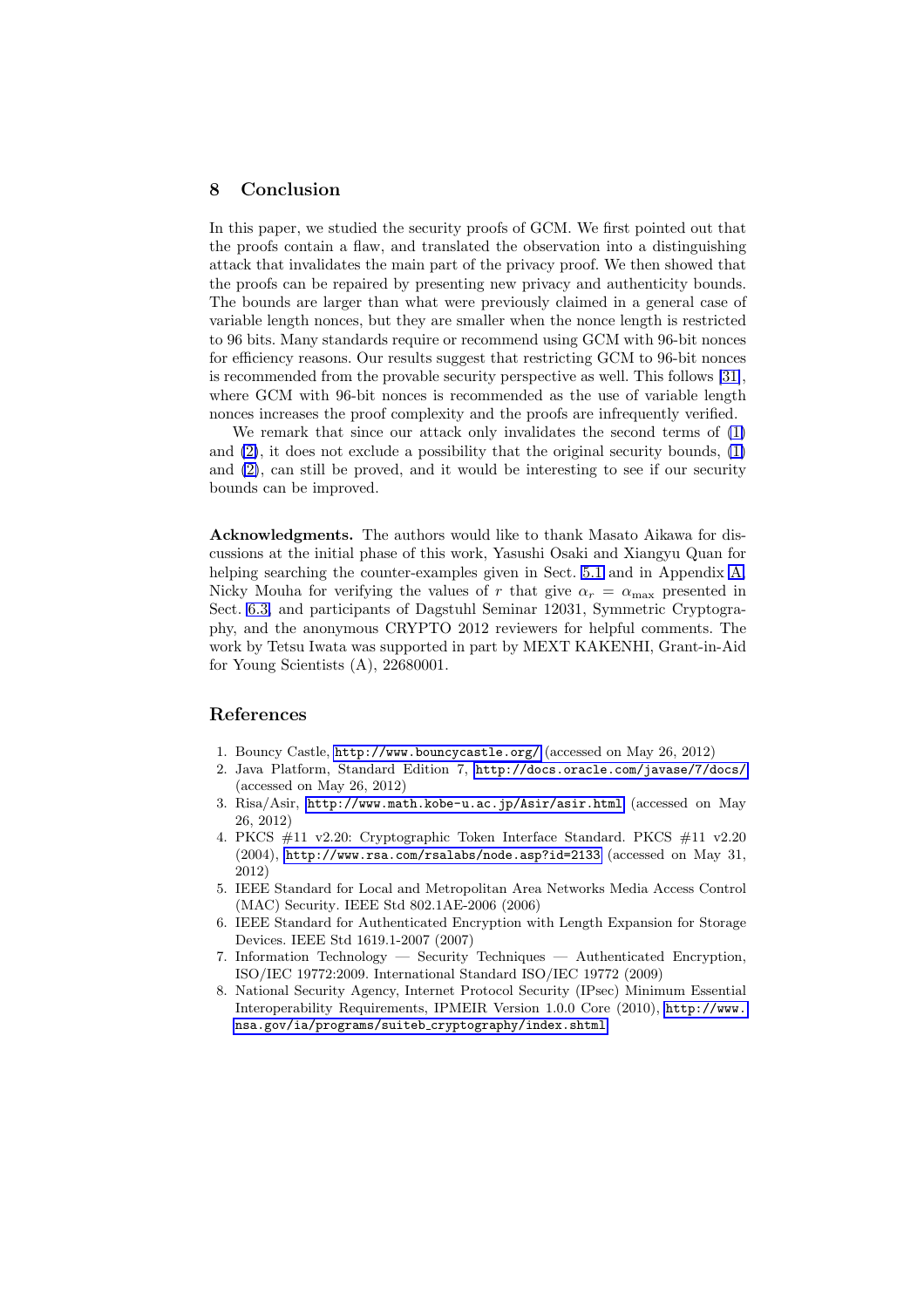- <span id="page-16-0"></span>9. Bellare, M., Kilian, J., Rogaway, P.: The Security of the Cipher Block Chaining Message Authentication Code. J. Comput. Syst. Sci. 61(3), 362–399 (2000)
- 10. Bellare, M., Namprempre, C.: Authenticated Encryption: Relations among Notions and Analysis of the Generic Composition Paradigm. In: Okamoto, T. (ed.) ASI-ACRYPT. Lecture Notes in Computer Science, vol. 1976, pp. 531–545. Springer (2000)
- 11. Bellare, M., Rogaway, P.: The Security of Triple Encryption and a Framework for Code-Based Game-Playing Proofs. In: Vaudenay, S. (ed.) EUROCRYPT. Lecture Notes in Computer Science, vol. 4004, pp. 409–426. Springer (2006)
- 12. Bernstein, D.J.: Stronger Security Bounds for Permutations (2005), http://cr. yp.to/papers.html (accessed on May 31, 2012)
- 13. Black, J., Halevi, S., Krawczyk, H., Krovetz, T., Rogaway, P.: UMAC Security Bound from PRP-Advantage (2005), http://fastcrypto.org/umac/umac security.pdf (accessed on May 31, 2012)
- 14. [Dai, W.: Crypto++](http://cr.yp.to/papers.html) Library, http://www.cryptopp.com/ (accessed [on May 26,](http://cr.yp.to/papers.html) 2012)
- 15. Dworkin, M.: Recommendation for Block Cipher Modes of Operation: Galois/Counter Mode (GCM) and GMAC. NIS[T Special Publication 800-38D \(2007\)](http://fastcrypto.org/umac/umac_security.pdf)
- 16. [Ferguson, N.:](http://fastcrypto.org/umac/umac_security.pdf) Authentication Weaknesses in GCM. Public Comments to NIST (2005), http://csrc.nist.go[v/groups/ST/toolkit/BCM/c](http://www.cryptopp.com/)omments.html
- 17. Gladman, B.: http://www.gladman.me.uk/ (accessed on May 26, 2012)
- 18. Handschuh, H., Preneel, B.: Key-Recovery Attacks on Universal Hash Function Based MAC Algorithms. In: Wagner, D. (ed.) CRYPTO. Lecture Notes in Computer Science, vol. 5157, pp. 144–161. Springer (2008)
- 19. Housle[y, R.: Using AES-CCM and AES-GCM Authenticated Encryption](http://csrc.nist.gov/groups/ST/toolkit/BCM/comments.html) in the Cryptographi[c Message Syntax \(CMS\). IET](http://www.gladman.me.uk/)F RFC 5084 (2007)
- 20. Igoe, K.M., Solinas, J.A.: AES Galois Counter Mode for the Secure Shell Transport Layer Protocol. IETF RFC 5647 (2009)
- 21. Joux, A.: Authentication Failures in NIST version of GCM. Public Comments to NIST (2006), http://csrc.nist.gov/groups/ST/toolkit/BCM/comments.html
- 22. Leurent, G.: ARXtools: A Toolkit for ARX Analysis. The Third SHA-3 Candidate Conference (2012), http://csrc.nist.gov/groups/ST/hash/sha-3/Round3/ March2012/index.html
- 23. Leurent, G., Thomsen, S.S.: Practical Near-Collisions on the Compression Function of BMW. In: [Joux, A. \(ed.\) FSE. Lecture Notes in Computer Science, vol. 673](http://csrc.nist.gov/groups/ST/toolkit/BCM/comments.html)3, pp. 238–251. Springer (2011)
- 24. Luby, M., Rackoff, C.: [How to Construct Pseudorandom Permutations from Pseu](http://csrc.nist.gov/groups/ST/hash/sha-3/Round3/March2012/index.html)[dorandom Functions. SI](http://csrc.nist.gov/groups/ST/hash/sha-3/Round3/March2012/index.html)AM J. Comput. 17(2), 373–386 (1988)
- 25. McGrew, D.A.: An Interface and Algorithms for Authenticated Encryption. IETF RFC 5116 (2008)
- 26. McGrew, D.A., Viega, J.: The Security and Performance of the Galois/Counter Mode (GCM) of Operation. In: Canteaut, A., Viswanathan, K. (eds.) IN-DOCRYPT. Lecture Notes in Computer Science, vol. 3348, pp. 343–355. Springer (2004)
- 27. McGrew, D.A., Viega, J.: The Security and Performance of the Galois/Counter Mode of Operation (Full Version). Cryptology ePrint Archive, Report 2004/193 (2004), http://eprint.iacr.org/
- 28. McGrew, D.A., Viega, J.: The Galois/Counter Mode of Operation (GCM). Submission to NIST (2005), http://csrc.nist.gov/groups/ST/toolkit/BCM/modes development.html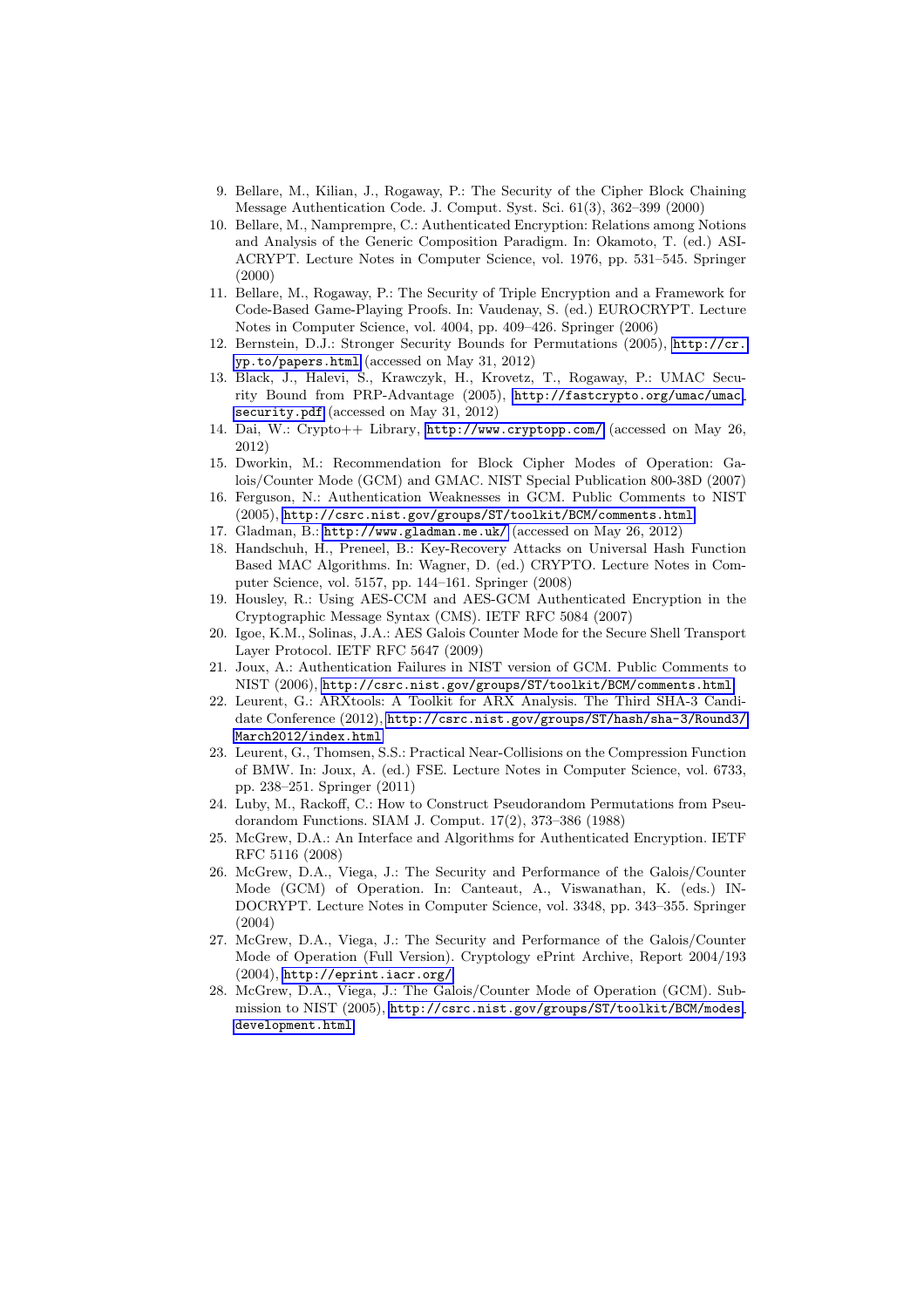<span id="page-17-0"></span>0x7f6db6d2db6db6db6db6db6492492492 0x7f6db6dadb6db6db6db6db6492492492 0x81b6db776db6db6db6db6dadb6db6db6 0x81b6db676db6db6db6db6dadb6db6db6 0xbe00003c000000000000003fffffffff 0xbe00001c000000000000003fffffffff 0xc16db6aadb6db6db6db6db1b6db6db6d 0xc16db6ead[b6](#page-7-0)db6db6db6db1b6db6db6d 0x3fb6db876db6db6db6db6d5249249249 0x3fb6db076db6db6db6db6d5249249249 0x000001dc00000000000001c000000000 0x000000dc00000000000001c000000000 0x7f6db56adb6db6db6db6d8e492492492 0x7f6db76adb6db6db6db6d8e492492492 0x81b6dc076db6db6db6db6aadb6db6db6 0x81b6d8076db6db6db6db6aadb6db6db6 0xbe000edc0000000000000e3fffffffff 0xbe0006dc0000000000000e3fffffffff 0xc16dab6adb6db6db6db6c71b6db6db6d 0xc16dbb6adb6db6db6db6c71b6db6db6d 0x3fb6e0076db6db6db6db555249249249 0x3fb6c0076db6db6db6db555249249249 0x000076dc00000000000071c000000000 0x000036dc00000000000071c000000000 0x7f6d5b6adb6db6db6db638e492492492 0x7f6ddb6adb6db6db6db638e492492492 0x81b700076db6db6db6daaaadb6db6db6 0x81b600076db6db6db6daaaadb6db6db6 0xbe03b6dc0000000000038e3fffffffff 0xbe01b6dc0000000000038e3fffffffff 0xc16adb6adb6db6db6db1c71b6db6db6d 0x00000004000000000000000000000000

- 29. Mouha, N., Velichkov, V., Cannière, C.D., Preneel, B.: The Differential Analysis of S-Functions. In: Biryukov, A., Gong, G., Stinson, D.R. (eds.) Selected Areas in Cryptography. Lecture Notes in Computer Science, vol. 6544, pp. 36–56. Springer (2010)
- 30. Rogaway, P.: Authenticated-Encryption with Associated-Data. In: Atluri, V. (ed.) ACM Conference on Computer and Communications Security. pp. 98–107. ACM (2002)
- 31. Rogaway, P.: Evaluation of Some Blockcipher Modes of Operation. Investigation Reports on Cryptographic Techniques in FY 2010 (2011), http://www.cryptrec. go.jp/english/ (accessed on May 31, 2012)
- 32. Saarinen, M.J.O.: Cycling Attacks on GCM, GHASH and Other Polynomial MACs and Hashes. Pre-proceedings of FSE 2012 (2012)
- 33. Salowey, J., Choudhury, A., McGrew, D.A.: AES Galois [Counter Mode \(GCM\)](http://www.cryptrec.go.jp/english/) Cipher Suites for TLS. IETF RFC 5288 (2008)
- 34. [Viega, J., McGre](http://www.cryptrec.go.jp/english/)w, D.A.: The Use of Galois/Counter Mode (GCM) in IPsec Encapsulating Security Payload (ESP). IETF RFC 4106 (2005)

## **A** Solutions of (3), (4), and (5), and Examples of  $(N_1, N_2)$ **Satisfying** (6)

In Table 2, Table 3, and Table 4, we show a list of values of *L* that satisfy (3), (4), and (5), respectively. [We](#page-7-0) se[e th](#page-7-0)at the 9[3 v](#page-7-0)alues from these lists are all distinct, and are different fro[m](#page-7-0) 0*<sup>n</sup>*.

The counter-example presented in Sect. 5.2 was found by experimentally searching over th[e v](#page-18-0)alues of  $U_1, U_2$  $U_1, U_2$  $U_1, U_2$ , and  $V$ . We started by searching over [ran](#page-7-0)d[om](#page-7-0)  $U_1, U_2$  $U_1, U_2$ , and *V*, and found that the values of the form  $U_1 = 0^{8i} \parallel X \parallel 0^{n-8-8i}$ ,  $U_2 = 0^{8i} || Y || 0^{n-8-8i}$ , and  $V \in \{0,1\}^n$  have many examples that satisfy (6), where  $X, Y \in \{0, 1\}^8, 0 \le i \le 15$ , and  $\text{int}(V) = 8j$  $\text{int}(V) = 8j$  $\text{int}(V) = 8j$  for some  $i + 1 \le j \le 16$  but